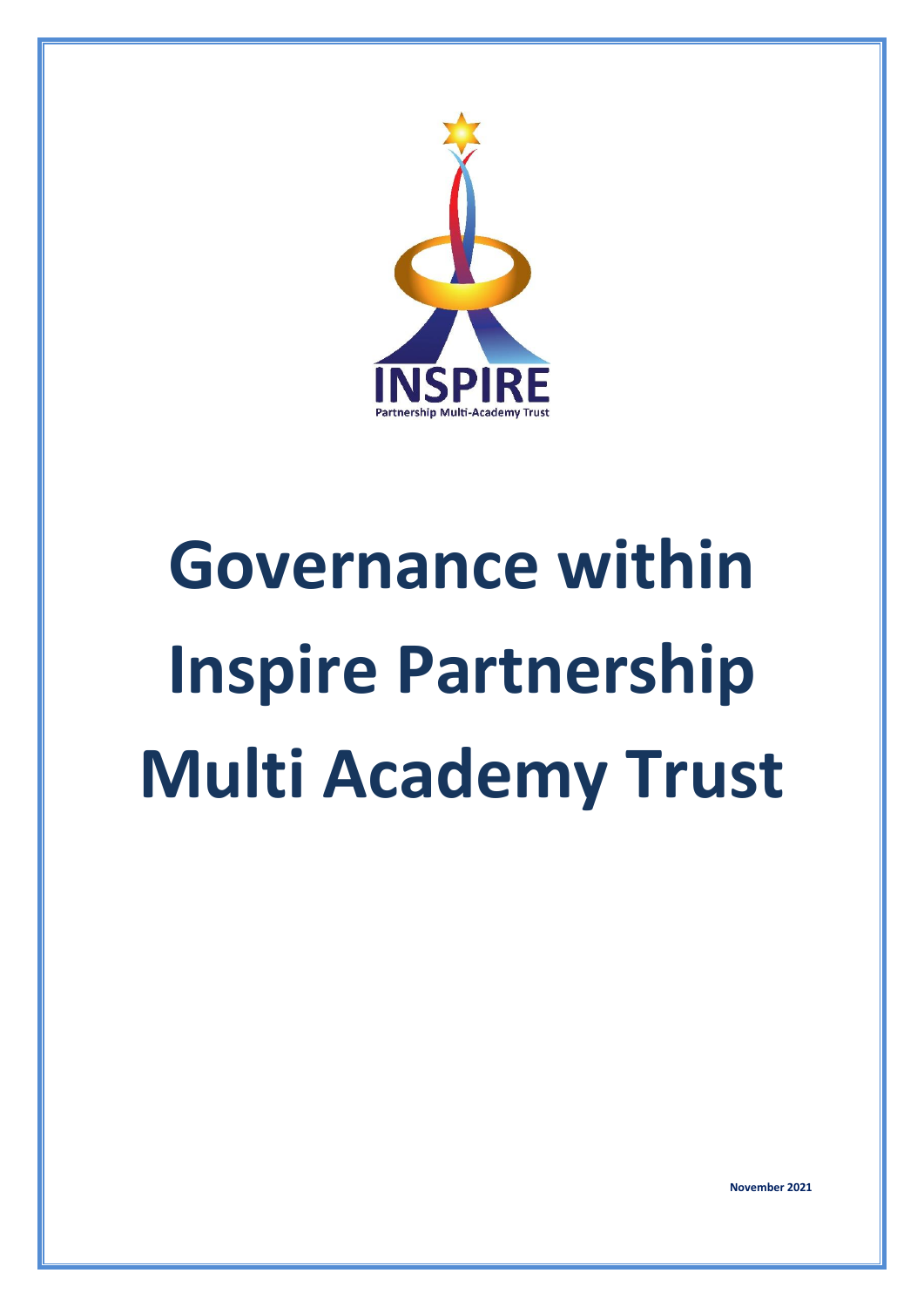

# **INTRODUCTION**

The Inspire Partnership Multi-Academy Trust (IPMAT) is a private company limited by guarantee and is, therefore, subject to company law and specifically the provisions of the Companies Act 2006. The Articles of Association, which form the Trust's constitution, are, in effect, a contract between the company and its Members (there are no fines for non-compliance with the Articles). As an exempt charity (i.e. exempt from registration), the Trust is also subject to charity law and the provisions of the Charities Act 2011. The principal regulator is the Secretary of State for Education.

The Trust's governance includes: Members; Trustees; and Governors, who sit on the Local Governance Board (LGB) of each Academy/School.

IPMAT is subject to a legal contract with the DfE, administered by the Education and Skills Funding Agency (ESFA), which can be found in the Funding Agreement document. There is a master agreement and supplementary agreements with each Academy/School. The Articles of Association sets out the Trust's charitable objectives, the composition of governance and its overarching procedures.

The IPMAT Scheme of Delegation is reviewed annually, and details how decision-making powers are delegated between the Members, the Trustees, the CEO, the Local Governance Boards and the Headteachers of the Academies.

# **Vision of the INSPIRE Partnership Multi-Academy Trust Building a Community of Schools – Inspiring Excellence in Everyone, Inspiring Individuality, Inspiring Futures and Inspiring Partnerships**

Our aim is to support schools through collaboration. We will ensure that our members are able to provide an excellent education for children, families and communities they serve. We believe in freeing teachers and leaders from bureaucracy to concentrate on providing the very best teaching, learning, support and development that every child deserves.

## **The Strategic Aims of the Inspire Partnership MAT:**

#### **Inspiring Excellence**

- We inspire, engage, challenge and support all our children to achieve excellent learning outcomes, equipping them with the values, skills, qualities and aptitudes necessary to be responsible citizens in the future. We set high standards under a framework of excellent teaching, and focus on continual improvement.
- We are committed to continually developing a highly effective team of people with a shared passion to deliver the best possible outcomes.

We provide our people with an environment to continually develop, where they can teach, grow and build a career and are supported to do their best work.

- Best practice across the Trust with clear oversight and budgeting ensures we have financial sustainability, resilience and value for money across the Trust.
- We provide a safe and excellent learning environment for everyone.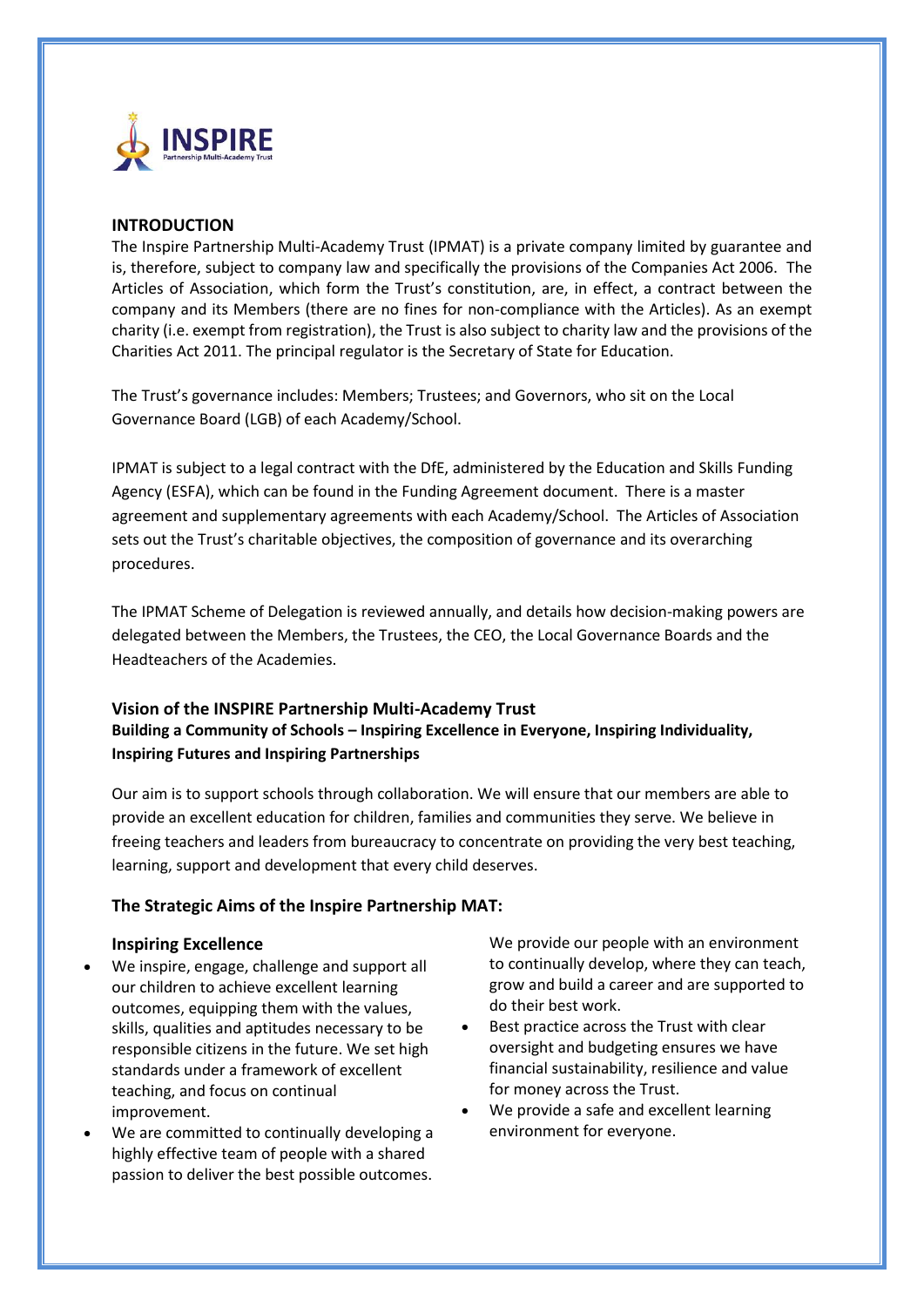# **Inspiring Futures**

• Our people matter and the future life chances of our children depend on them. Effective leadership

and succession planning is essential, and we are committed to developing the potential of all our people, recognising achievement and creating opportunities.

- We have a clear strategy for the growth of our Trust.
- We have an ambition to be the best at what we do and to be the first choice for pupils and parents.

# **Inspiring Partnerships**

- Our family of schools serve unique communities with their own distinct characteristics. We believe in maintaining individuality, whilst harnessing the power of working together.
- As a family of schools, we take collective responsibility for optimum outcomes for all children, sharing best practice, collaborating

and challenging one another to deliver excellent teaching and learning.

- We understand the importance of working constructively with a wide range of partner organisations and the advantage to all children of shared learning and expertise.
- Across the Trust there are strong governance structures, where challenge and support are paramount.

## **Inspiring Individuality**

- We encourage a learning culture that allows for individuality, developing each child's independence, optimising their life chances and promoting a can-do attitude.
- We acknowledge and encourage the individual ethos of each of our schools.
- We foster a culture of the highest professional standards, establishing a set of core principles with respect at the heart of all we do.
- Our people are at the heart of all we do, and their wellbeing is paramount to ensuring a happy, caring and safe environment.

# **Our Values**

## **Responsibility**

Where responsibility, trust and openness underpin all we do. Forming a shared responsibility for professional collaboration and individual accountability, we make a difference to the children in the communities in which we serve.

#### **Recognition**

Where all individuals are recognised for their dedication and commitment leading to shared success for all.

## **Resilience**

Where all individuals are resilient: striving for excellence, embracing challenge, collaborating with confidence and courage

## **Respect**

Where respect is the foundation of each school community, built upon professionalism, appreciation for diversity and embracing individuality.

## **The Nolan Principles**

Members, Trustees and LGB members recognise the importance of the Nolan Principles of selflessness, integrity, objectivity, accountability, openness, honesty and leadership. Individuals should understand and follow the Principles in all they do.

All those involved in governance at Trust or Academy level should also exhibit the 7 C's:

- Committed devoting the required time to the role
- Confident of an independent mind, able to lead and contribute to courageous conversations
- Curious an enquiring mind and analytical approach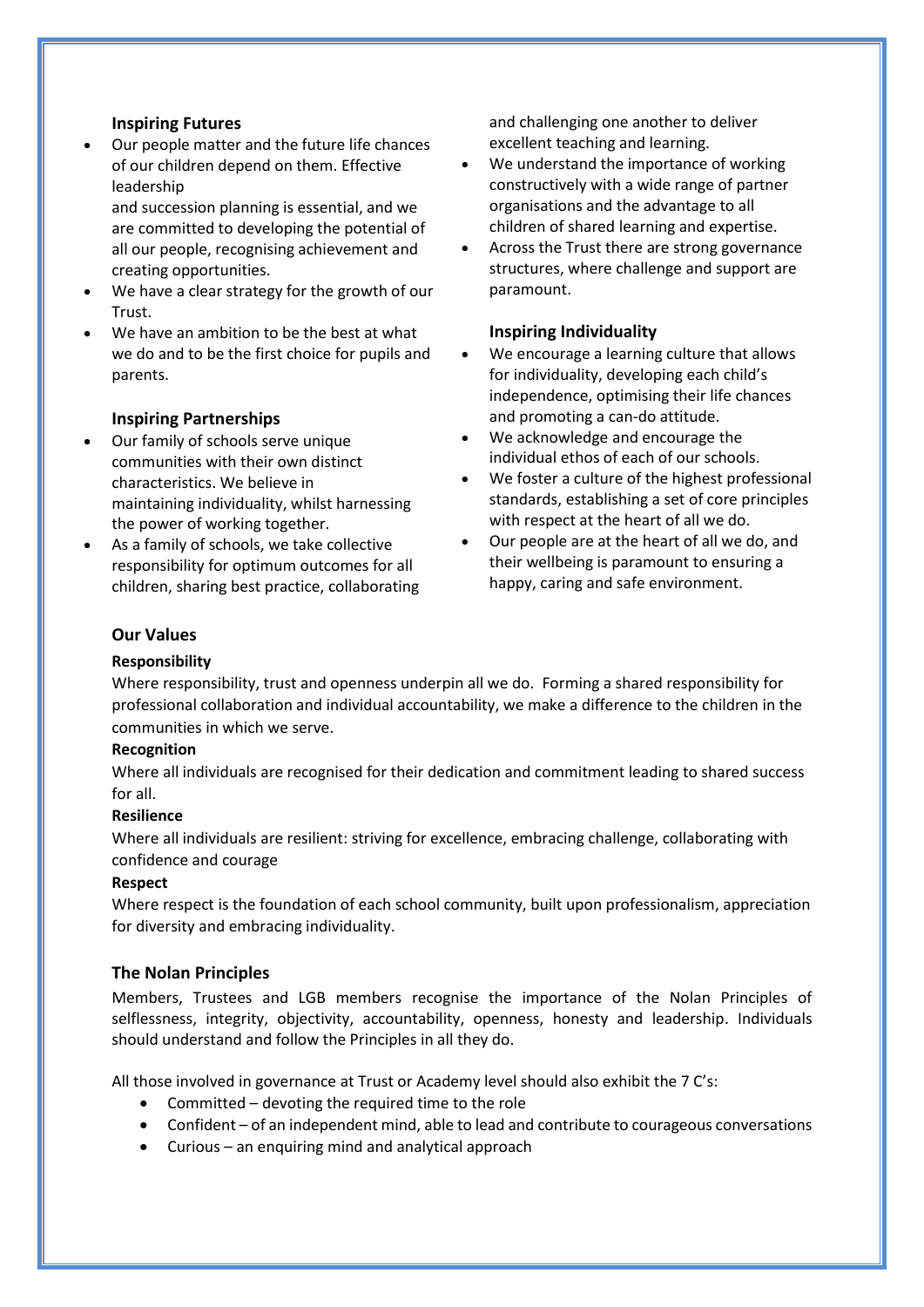- Challenging providing appropriate challenge to the status quo, not taking information at face value
- Collaborative prepared to listen and work in partnership with others
- Critical critical friendship which enables bot challenge and support
- Creative able to challenge convention wisdom and be open-minded

At the first meeting of a school year, individual Members, Trustees and Governors sign the relevant Code of Conduct for their group as well as a Declaration of Interest form.

## **MEMBERS**

All companies must have at least one Member. IPMAT, according to its Articles, must have at least three. The Department for Education's policy is that Trusts should have five to avoid deadlock when passing a special resolution requiring a 75% majority. The Inspire Partnership MAT has five.

There are five Members who bring a wealth of experience from the world of business, finance and education.

# **The role of the Members**

The Members determine the ethos and purpose of the Trust (i.e. the provision of education) and the way it is governed (which are set out in the Articles of Association) and have the right (not an obligation) to participate in governance by appointing and removing Trustees. They also have a right to receive the Trustees' annual report and accounts which is discusses at the general meeting. In effect, the Members play an important role in overseeing and holding the Trustees to account for the governance arrangements of the Trust.

The Members are the equivalent of the shareholders in a commercial company but do not receive dividends. In simple terms, the Members "own" the Multi-Academy Trust. They do not have any specific duties imposed on them by the Companies Act 2006 but are asked to provide a 'guarantee' such that if the IPMAT were to be wound up and the assets did not meet all of its liabilities, they would be asked to contribute no more than £10. They have a number of statutory rights which are set out in the Trust's Articles of Association. The Articles can be reviewed when necessary.

The Members:

- are the signatures of the Memorandum and the Articles of Association;
- determine the name of the Trust;
- appoint Members and Trustees;
- appoint and remove the auditors;
- are entitled to receive a copy of the Annual Accounts and Report;
- ensure the success of the trust;
- meet at least once a year at a General Meeting;
- can dissolve the trust.

Members only need to meet once a year at the Annual Meeting and at an extraordinary meeting if one has to be arranged. However, the Members of the IPMAT meet termly. In addition to the Annual Meeting, Members also meet in order to know and the performance of the Trust's Academies/Schools and to hear of any Member and Trustee resignations/appointments. Annually, Members each sign the IPMAT Code of Conduct.

It must be noted that the Members have statutory rights and have:

• the right to remove Trustees by means of an ordinary resolution (ie a majority vote) before the expiration of his or her term of office. However, the Act contains a very detailed procedure that must be adhered to and is not recommended without taking legal advice.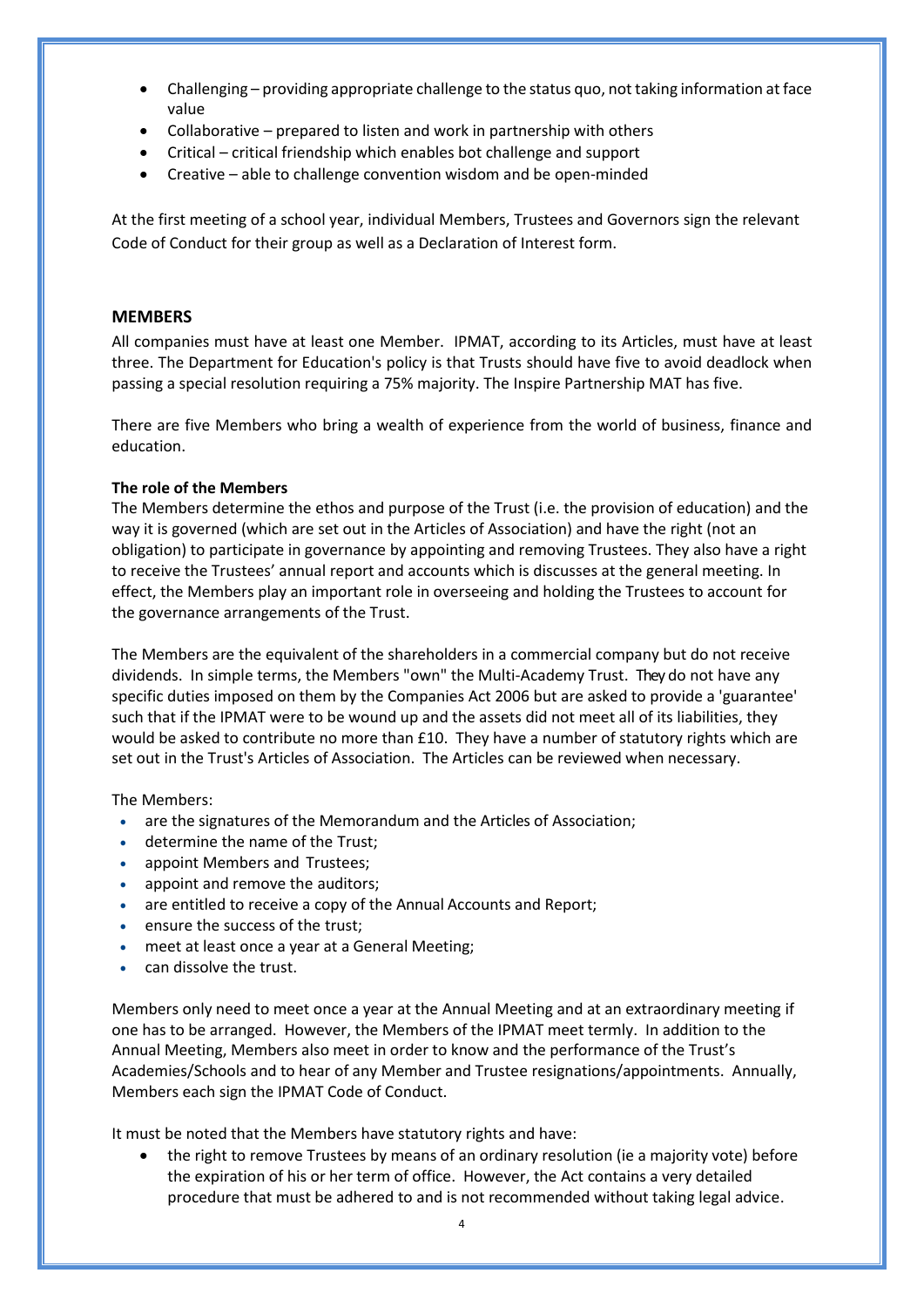- the right to amend the Articles by means of a special resolution (ie a 75% majority vote) subject to any consent required by third parties. For example, if amendments are proposed to the Academy Trust's charitable purposes, it is likely that the consent of the Charity Commission would be required and the Secretary of State for Education (via the Education Funding Agency (EFA)), which would need to consent to either changes relating to the appointment and resignation/removal of Members and Trustees or changes depending on the version of the Articles that the IPMAT has in place. It is also not possible for amendments to be made to the Articles which would cause the Academy Trust to cease being a charity.
- the right to receive the annual accounts but not to approve the annual accounts. The Trustees approve the annual accounts once prepared. The Trust's financial year end is 31 August and the accounts must be filed with Companies House by 31 May the following year. It is this date (31 May) by which the Members must receive the annual accounts although they may, of course, receive them earlier.
- the right to appoint the auditors In each financial year when there is a 28 day period of appointing auditors which begins from the date on which the audited accounts for the last financial year were circulated to the Members. During this period, the Members may appoint or re-appoint an auditor. If this doesn't happen, the current auditor remains in office until the Members pass a resolution to re-appoint or remove them.

Members also have rights under the Articles of Association and can:

- appoint Trustees. The Articles provide that the Members may appoint up to a total of 11Trustees by ordinary resolution through such process as they determine. Such appointments can take place either at a meeting of the Members or by writing to each Member at other times during the year.
- appoint and remove Members. The Articles provide that the Members may either pass a special resolution in writing (i.e. a 75% majority vote) or a written unanimous resolution to appoint additional Members and to remove any such additional Members, provided that such appointment or removal is in the best interests of the IPMAT. The Members may also be able to agree to remove any Member who was a signatory to the Memorandum (save that the agreement of the Member concerned is not required) and provided that such removal is in the best interests of the Academy Trust.

It must be remembered that:

- Members cannot be employees of the Trust;
- the Academies Financial Handbook requires the appointment of any new Member to be notified to the EFA (via Edubase) within 14 days of the appointment;
- the appointment and resignation / removal of Members does not need to be notified to Companies House;
- the Academy Trust's statutory books / registers should include a register of Members which should be kept up-to-date particularly on appointment and removal / resignation.

Members cannot tell the Trustees how to run the Trust. The business of the IPMAT is primarily conducted by the Trust Board and not by the Members. They cannot attend Trust Board meetings (unless they are also a Trustee). Furthermore, they do not have voting rights at Trust Board meetings nor can they set the Trust Board's agendas and/or priorities. Finally, they cannot appoint or performance manage the CEO.

**The Annual Members' Meeting** should take place in the spring term or early in the summer term, ensuring it takes place before the accounts have to be submitted to Companies House by last day in May. The annual accounts must be circulated to Members at least two weeks before the meeting takes place.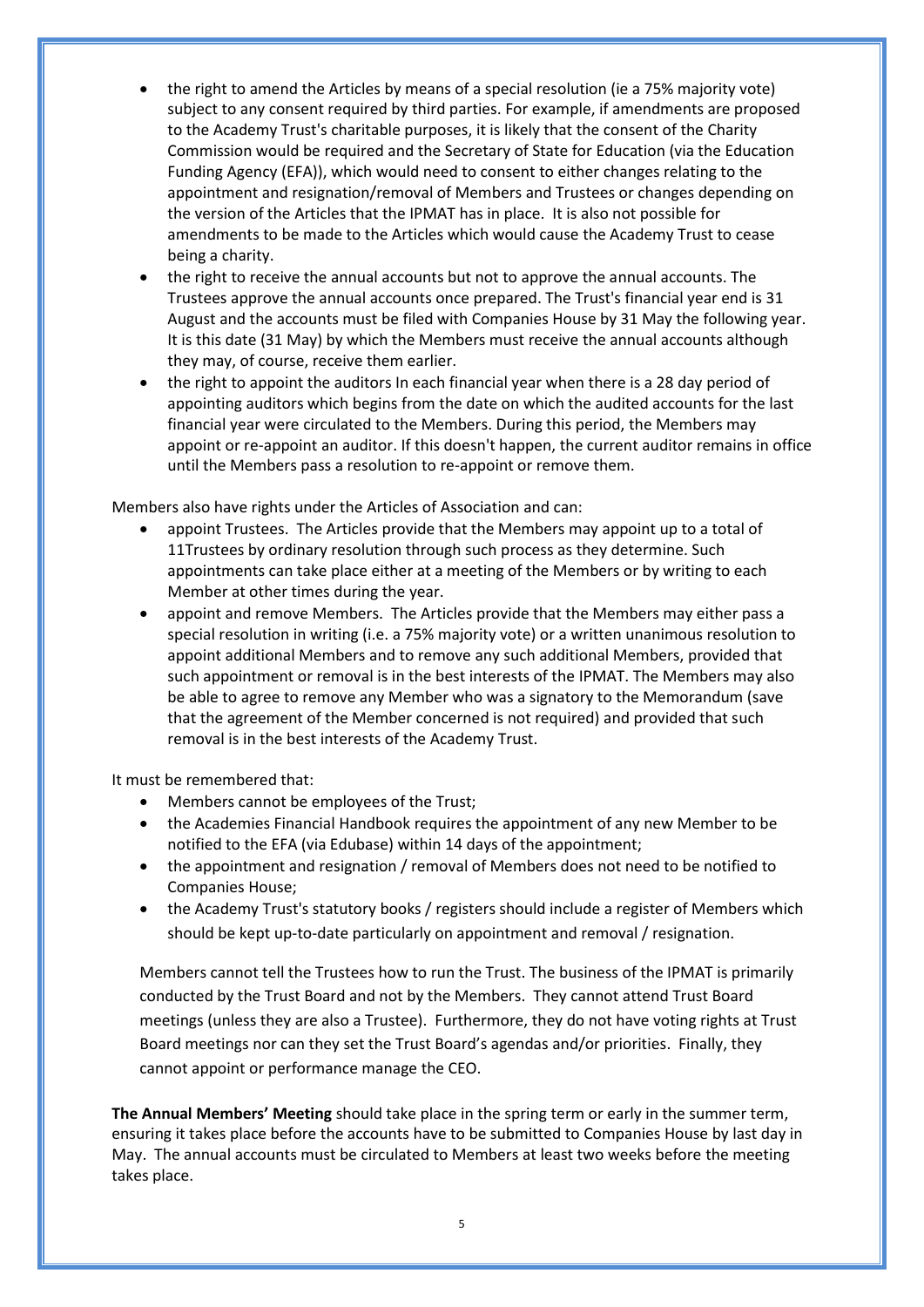#### **Agenda for Annual Members' Meeting**

- 1. Elect a Chairman for the meeting
- 2. Apologies for absence
- 3. Declaration of interest in respect of any items on the agenda
- 4. Minutes of the last meeting
- 5. CEO's Annual Report
- 6. Trustees' Report and Financial Statements for the period ending  $31<sup>st</sup>$  August 2018
	- Circulated prior to meeting
	- Already accepted by the Trustees on ………….
	- Accounts will be submitted to Companies House by 31<sup>st</sup> May, 2019 for publication on their web-site and on the Inspire Partnership Multi-Academy Trust web-site
	- CFO to be available at the meeting to answer questions
- 7. Appointment of Company's auditors for next year
- 8. Notification of change of Members/Trustees
- 9. Any Other Business
- 10. Date of next meeting

## **TRUSTEES**

The Trustees of the IPMAT are those people responsible for the carrying out of the business of the Trust ie the running of the Academies/Schools, though management responsibility will be delegated further still to a leadership group made up of executive officers, such as the Chief Executive Officer (CEO), the Deputy Chief Executive Officer (DCEO), the Chief Financial Officer (CFO), the Chief Operations Officer (COO) and the Headteachers of the Academies/Schools. The Trustees are under a fiduciary duty to act in the best interest of the Trust. Members do not have the same fiduciary responsibility.

## **The Appointment of Trustees**

In accordance with the Memorandum and Articles of Association, the Members may appoint up to eleven Trustees. The Board of Trustees may appoint Co-opted Trustees without reference to the Members. At this time, all Trustees have been appointed by the Members.

When there has been a need to recruit Trustees (or Members), they have been approached individually because of the skills they are known to have or have been introduced through the Academy Ambassadors programme. A meeting then takes place with the CEO and Chair of the Board to ensure the candidate's suitability. The Board can also consider the applicant prior to a recommendation being taken to Members. Trustees are appointed or co-opted to bring specific skills and experience to the board for the benefit of the Academy.

The total number of Trustees, including the Chief Executive Officer if they so choose to act as a Trustee and who are employees of the Academy Trust shall not exceed one third of the total number of Trustees. The Trustees cannot co-opt an employee of the Academy Trust as a Co-opted Trustee if the number of Trustees who are employees of the Academy Trust would exceed one third of the total number of Trustees.

At present, the Trust Board comprises of nine Trustees, three of whom have a background in leadership and management in education. The Chair is a former primary headteacher with 26yrs running four schools. He was a National Leader of Education. During his years as a primary education consultant, he undertook much work training governors and worked as a Facilitator for the National College's Chair of Governor Training Programme. The other Trustees with an educational background bring experience as a LA adviser, a senior leader at universities and a teacher. Other areas of expertise brought by the Trustees include: accountancy, banking, HR, education consultancy work covering all aspects of school and academy business management and finance, fire safety and H&S, school buildings and plant. One Trustee can offer both banking experience with work as a music teacher.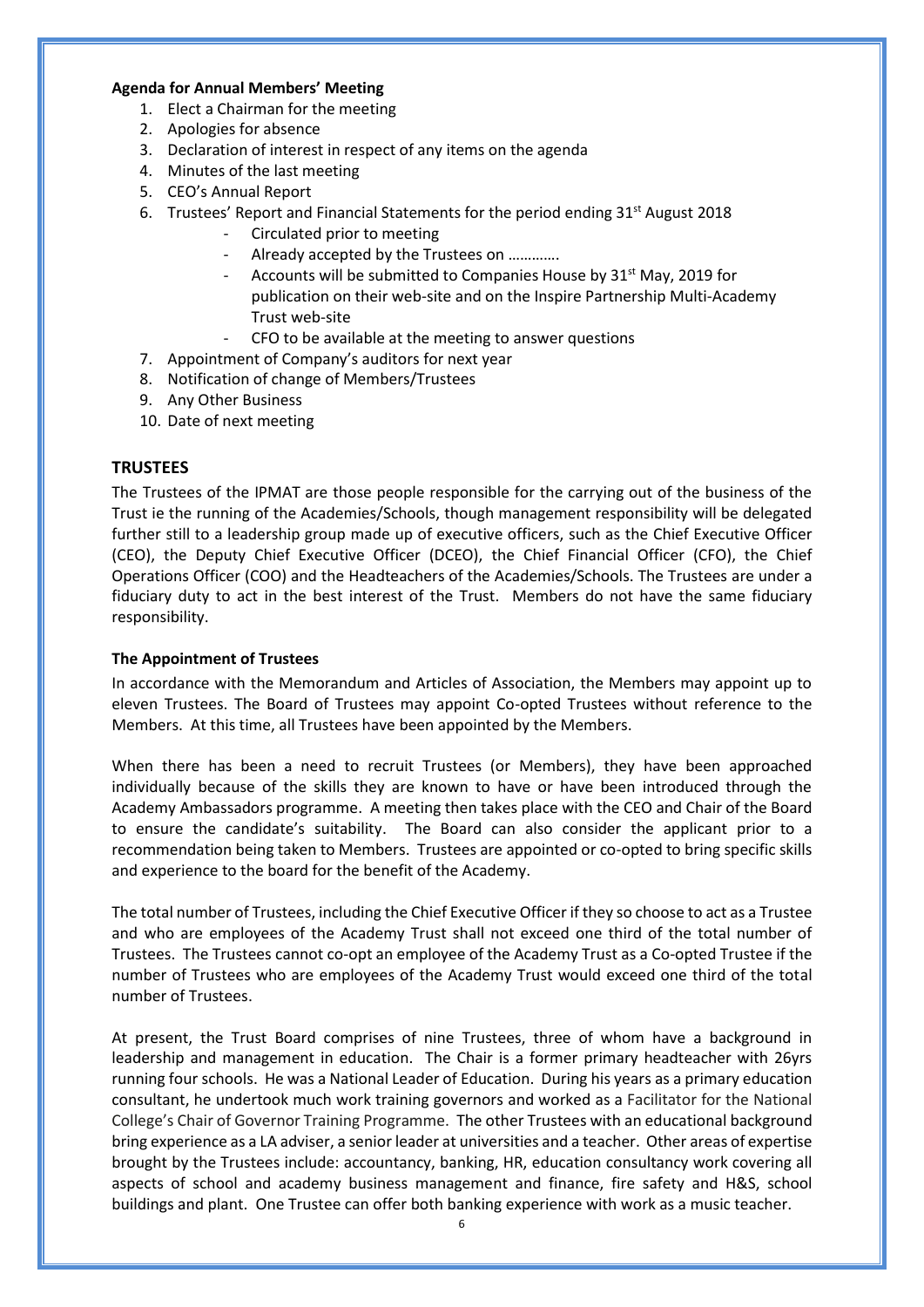No Trustee is an employee of the Academy Trust.

## **New Trustees**

In order to gain more understanding of how the Trust works, newly appointed Trustees should be given the most recent:

- CEO report to the Board;
- Annual audited accounts for the Trust;
- Papers submitted to the Board about financial performance;
- DfE performance tables for the MAT.
- The Trust Annual Impact Report
- The Trust Prospectus

A programme of induction is provided for new Trustees depending on their existing experience and is tailored to their needs. Trustees are required to attend a safeguarding course and, further to this, a broad range of training and development opportunities are available to support Trustees in developing their skills and knowledge. Trustees are also encouraged to pursue individual training and development opportunities, in addition to participating in development activities undertaken by the full Board.

Each year, all Trustees take part in an annual audit. The focus alternates between auditing the work of the Board and its members or an analysis of individual skills. An analysis of the audit is acted upon annually. All Trustees are required to complete a register of interests, which is updated on a continuing basis.

# **Core Functions**

The Board of Trustees manages the business of the Academy Trust and should focus on three core functions of governance:

- Ensuring clarity of vision, ethos and strategic direction
- Holding the CEO to account for the educational performance of the academies, the pupils and the performance management of staff
- Overseeing the financial performance of the trust and making sure money is well spent

The Board of Trustees must ensure compliance with the trust's charitable objectives and with company and charity law, and the adherence to the Trust's funding agreement with the Secretary of State.

The Board's main focus is on strategy, performance and assurance rather than on operational matters and this should be reflected in what is delegated. It must be remembered that although functions can be delegated, accountability cannot.

The Articles of Association effectively give the Board the right to delegate any of its functions to an individual Trustee, the Chief Executive or to a committee.

The Board is also responsible for:

- the recruitment of each Academy's Headteacher;
- the performance management of each Academy's Headteacher;
- determining human resources policy and practice;
- overseeing each Academy's budget;
- assessing the risks of each academy.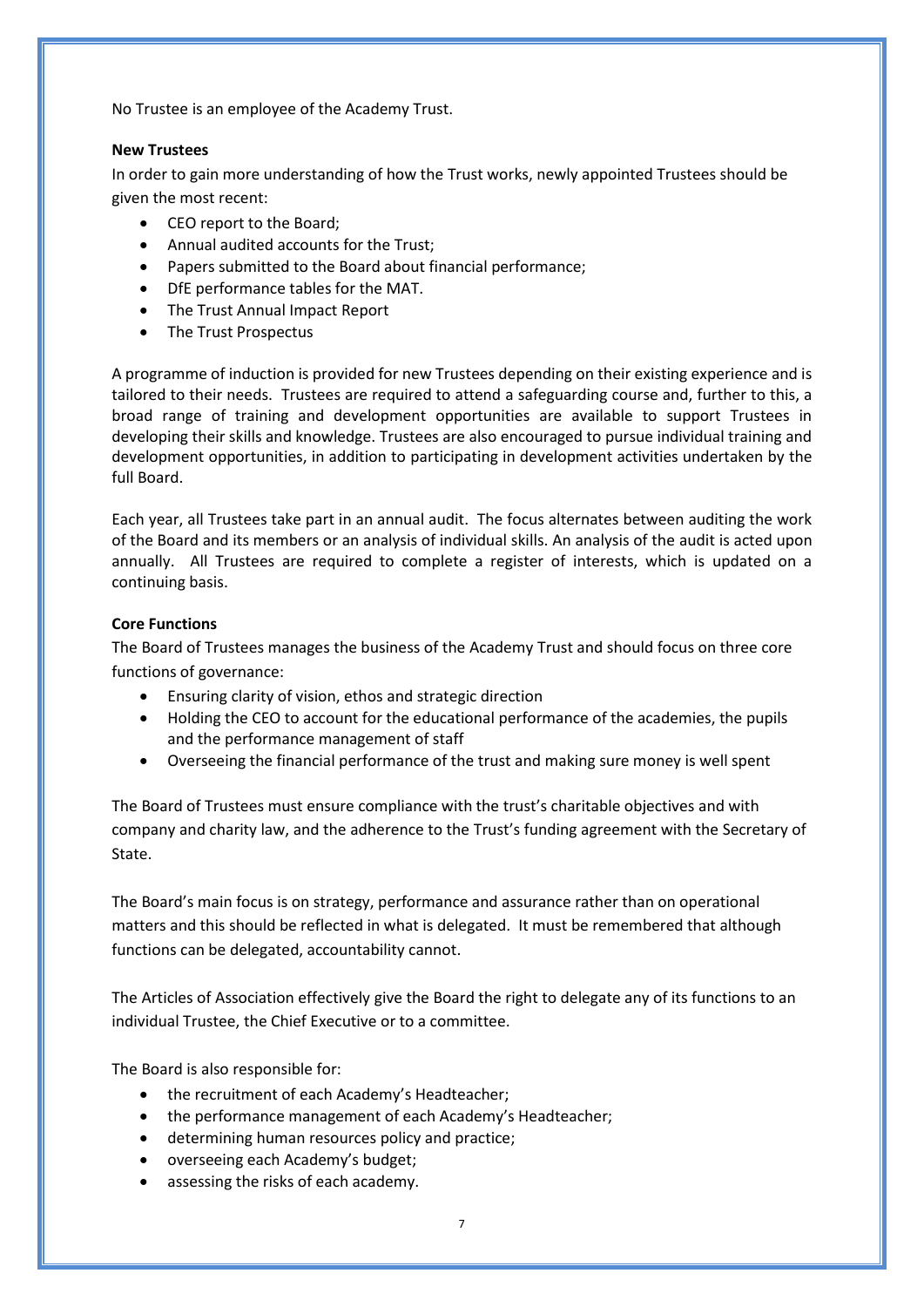If any of the Board's functions are delegated, decisions by committees or individual trustees must be reported back to the Board where the responsibility for decisions lies.

#### **Board of Trustees link to LGBs**

In order that the Board of Trustees and the LGBs can have good communications with each other, the Chair of the Board of Trustees holds three meetings per year with the Chairs of the LGBs. These meetings take place termly and the dates for the meetings are arranged by the end of the previous summer term. The Chair of the Board of Trustees will then report on his meetings at full meetings of the Board of Trustees. The agenda for these meetings includes disseminating good practice, Trust updates and questions brought by the LGB Chairs. The Chair of the Board also attends meetings of the Headteachers as often as possible.

The Trustees have also begun to make termly visits to the Academies to meet the Head and Governors and to walk round the building during the school day. After a visit to Girnhill Infants School during the spring term of 2020, the Covid-19 pandemic put future visits on hold for the foreseeable future. Hopefully, from the Spring Term of 2022, Academy visits will begin again.

#### **Roles of Responsibility**

At the present time, there are four roles of responsibility undertaken by individual Trustees. The areas cover: H&S; Data and Pupil Premium; SEND; and Safeguarding.

#### **Meetings of the Board of Trustees**

The Board of Trustees meets once each term and includes its Annual General Meeting in its autumn term meeting. The Board also holds a meeting to discuss and approve the annual accounts in the presence of the auditors. Further meetings can be called if the need arises. In 2020-21, the Board of Trustees met five times. The Annual General Meeting takes place before the Autumn Term Board meeting. At this meeting, the elections take place of the Chair and Vice-Chair of the Board of Trustees, Committee Chairs and the roles of responsibility. The CEO, DCEO, CFO and COO attend all Board meetings.

The CEO is the accounting officer and undertakes all duties linked to this post and is accountable to the Board.

#### **Committee Structure**

The Board at this time has three committees: the Standards & Curriculum Committee (covering all educational and pupil-related issues); the Finance, Audit & Risk Committee (covering finance, risk, staffing and premises) and the Pay Committee.

The Standards & Curriculum and the Finance, Audit & Risk Committee consist of half of the total number of Trustees sitting on each Committee with LGB governors who have relevant experience also being invited to attend one of the Committees. The Committees will be quorate if three Trustees are present. LGB representatives do not have voting rights. Decisions made at meetings of the Committee are determined by a majority of the votes of the Trustees present. The organisation of the Committees in this way enables the Academies to be represented on the Committees.

The Chair of the Board of Trustees attends both the Standards & Curriculum Committee and the Finance, Audit & Risk Committee as does the CEO. The CFO and COO attend the Finance, Audit & Risk Committee.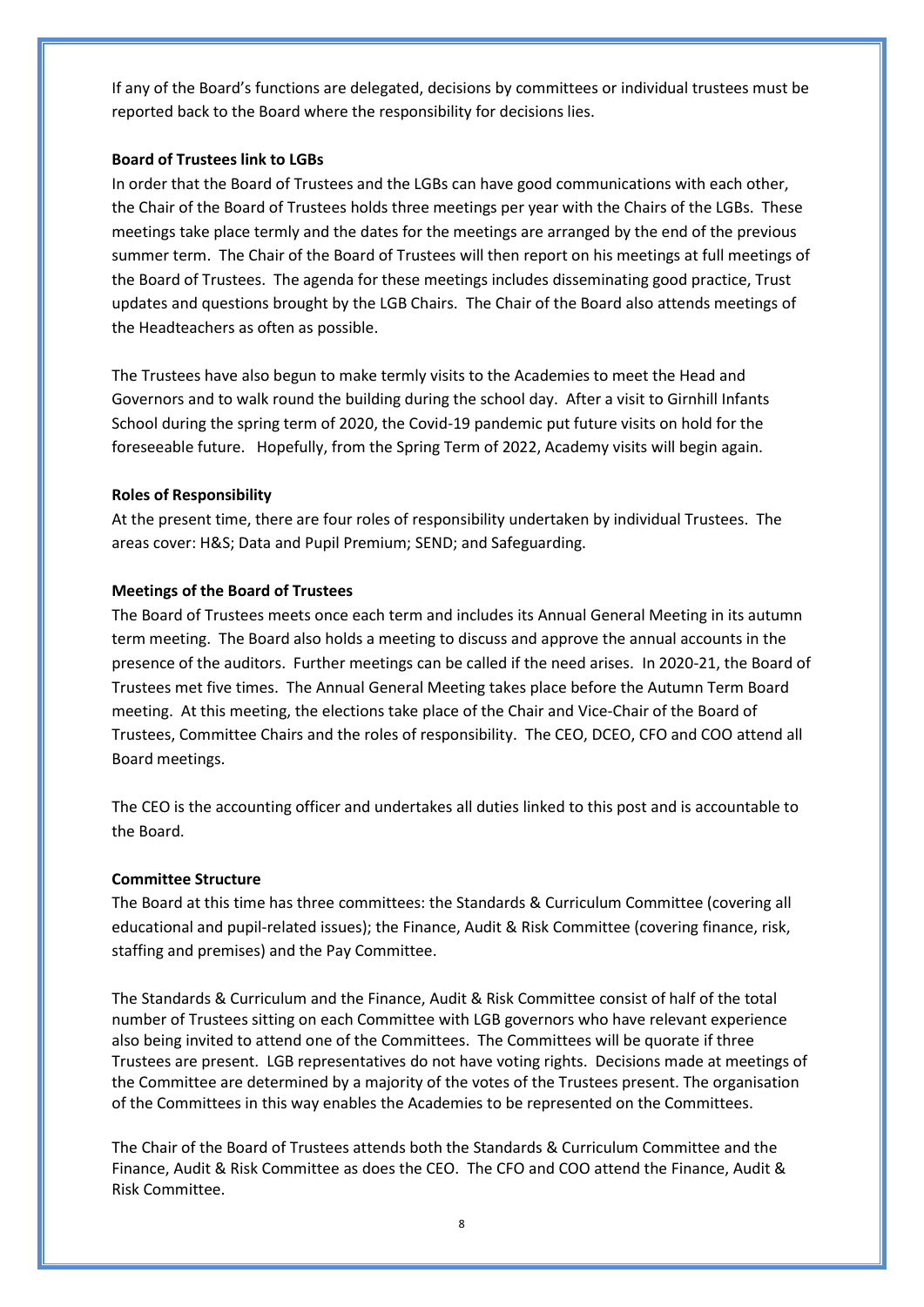The Chair of each Committee will be appointed by and from the Board annually. Neither the CEO nor the Chair of the Board of Trustees may act as the Chair of a Committee.

The Pay Committee consists of three Trustees. The CEO should also be in attendance unless her salary is being discussed. The Committee meets each autumn term and at other times as required. The Pay Committee should ensure the IPMAT pay policy is followed in a fair and equal manner, applying the criteria set by the IPMAT Pay Policy in determining the pay of each member of staff at the annual review. It should ensure that a consistent approach to appraisal and benchmarking of proposed pay awards has taken place, observing all statutory and contractual obligations. It must also keep abreast of relevant developments and to advise the Trust Board when the pay policy needs to be revised also ensuring the Headteachers of the IPMAT Academies and their LGBs comply with the latest Appraisal Regulations. There is also a Pay Appeals Committee, which consists of three Trustees. These Trustees cannot be members of the Pay Committee. This Committee will only meet when an appeal has been put forward by a member of staff following a decision made at a meeting of the Pay Committee.

All Committees are responsible to the Board of Trustees. Each Committee has its own Terms of Reference which has been is adopted by the Board and can only be amended with the approval of the Board.

Each Committee is authorised to investigate any activity within its Terms of Reference or specifically delegated to it by the Board. The Committees are authorised to request any information required from any employee of the Trust and all employees are directed to co-operate with any request made by the Committees.

Each Committee is authorised to obtain any outside legal or independent professional advice it considers necessary.

#### **Meetings**

All termly meetings of the Board, the Finance, Audit & Risk Committee and the Pay Committee should take place at the Maypole Centre on Tuesdays at 4.30pm. The Standards & Curriculum Committee and the Chairs' meetings takes place at each Academy/School in turn. The dates of all meetings for the academic year are fixed at the end of the previous summer term. However, since March, 2020, all meetings have taken place remotely on Microsoft Teams. It is hoped meetings will eventually become a mixture of on-line and face-to-face meetings at the Maypole Centre and Academies/Schools.

A Clerk must be present at all meetings with minutes recorded. The agenda, minutes of the previous meeting and any reports should be sent out no later than seven days before each Board / Committee meeting. Chairs should receive a copy of the draft minutes no later than a week after a meeting. Confidential items should not be minuted. The GVO (Governors' Virtual Office) is used to keep all informed of dates of meetings, agenda and minutes and policies.

#### **Attendance**

It is important that Trustees make every effort to attend and, to help Trustees, dates are fixed for the next year by the end of the summer term. Attendance is important and Trustees' attendance at meetings has to be reported in the Trustees' annual report which is included in the IPMAT's audited accounts. The Trust also has to publish the names of Trustees and their attendance records on its website.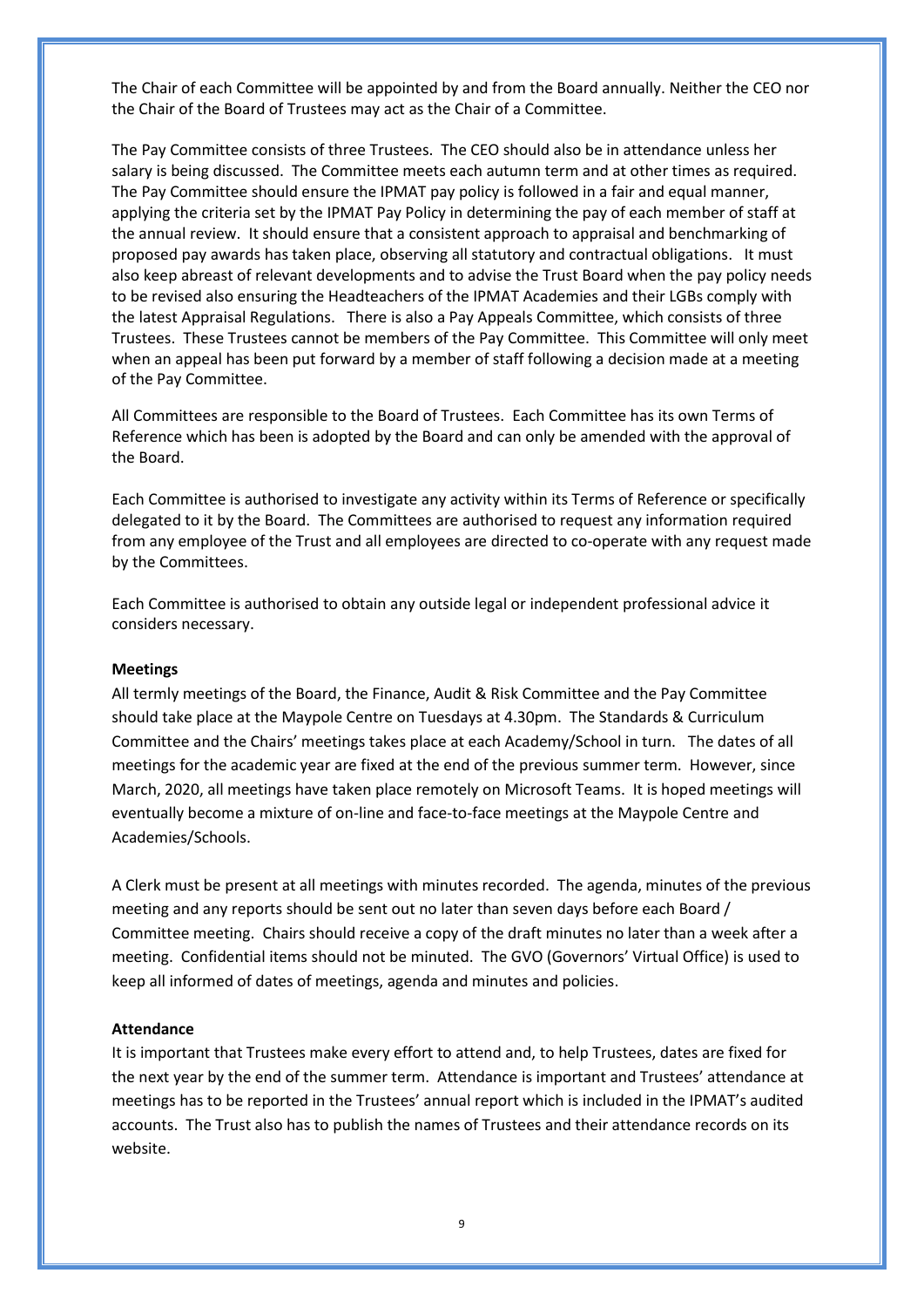#### **Quorum**

Meetings are quorate if three Trustees or one-third are present. If a vote is required to remove the Chair or a Trustee, it will require two-thirds of Trustees present, rounded up to a whole number. This is stated in the Articles of Association.

All Trustees should contribute to meetings to ensure discussion and debate. Trustees must never be afraid to ask questions throughout meetings.

## **Termly Meeting**

Each termly meeting of the Board of Trustees should include:

- 1. The Chief Executive Officer's report:
	- the performance of the Trust overall and each school within it;
	- contextual information ie any changes or updates to be reported eg enlarging the Trust;
	- update on the Trust's strategic plan, demonstrating where progress is on course or where less progress is being made, reporting on any issues which have arisen;
	- any high risks to the organisation and how they are being addressed;
	- any feedback from stakeholders: pupils, parents, staff;
	- training needs;
	- an annual report from each LGB, stating what has gone well, where it could improve and the impact it is having;
	- horizon scanning: what is likely to happen in the future and the effect it will have on the Trust;
	- major management issues: key staffing changes at senior level and key management decisions that Trustees should be made aware of.
- 2. The Chair of the Trustees to report on termly meeting held with LGB Chairs.
- 3. The Chief Financial Officer (CFO) should give a summary of the overall financial position of the Trust and any issues from individual academies.
- 4. The Chief Operations Officer (COO) should report on safeguarding, HR issues and any matters regarding the general running of the Trust.
- 5. Important correspondence which needs bringing to the attention of the Board.
- 6. The minutes of the Finance, Audit & Risk and Standards & Curriculum Committees should be shared at the termly meetings and Chairs of the Committees should be available to discuss any points raised.

## **Data and Academy Performance**

All Trustees need to understand performance in relation to the following external data:

- Early Years Foundation Stage (EYFS) baseline and end of Reception;
- Year 1 Phonics Screening and Year 4 Multiplication Test;
- Key Stage 1 and Key Stage 2 data progress and attainment;
- Floor standard whether academies are falling below the DfE's floor standard;
- 'Coasting' whether any academy falls into the 'coasting' school definition;
- Disadvantaged pupils and any gap between them and their peers;
- Attendance rates and any negative links to performance. Trustees should seek reasons for poor attendance and ask what strategies are in place to improve it.

It is necessary to know how each academy performs compared with other local schools and against national data.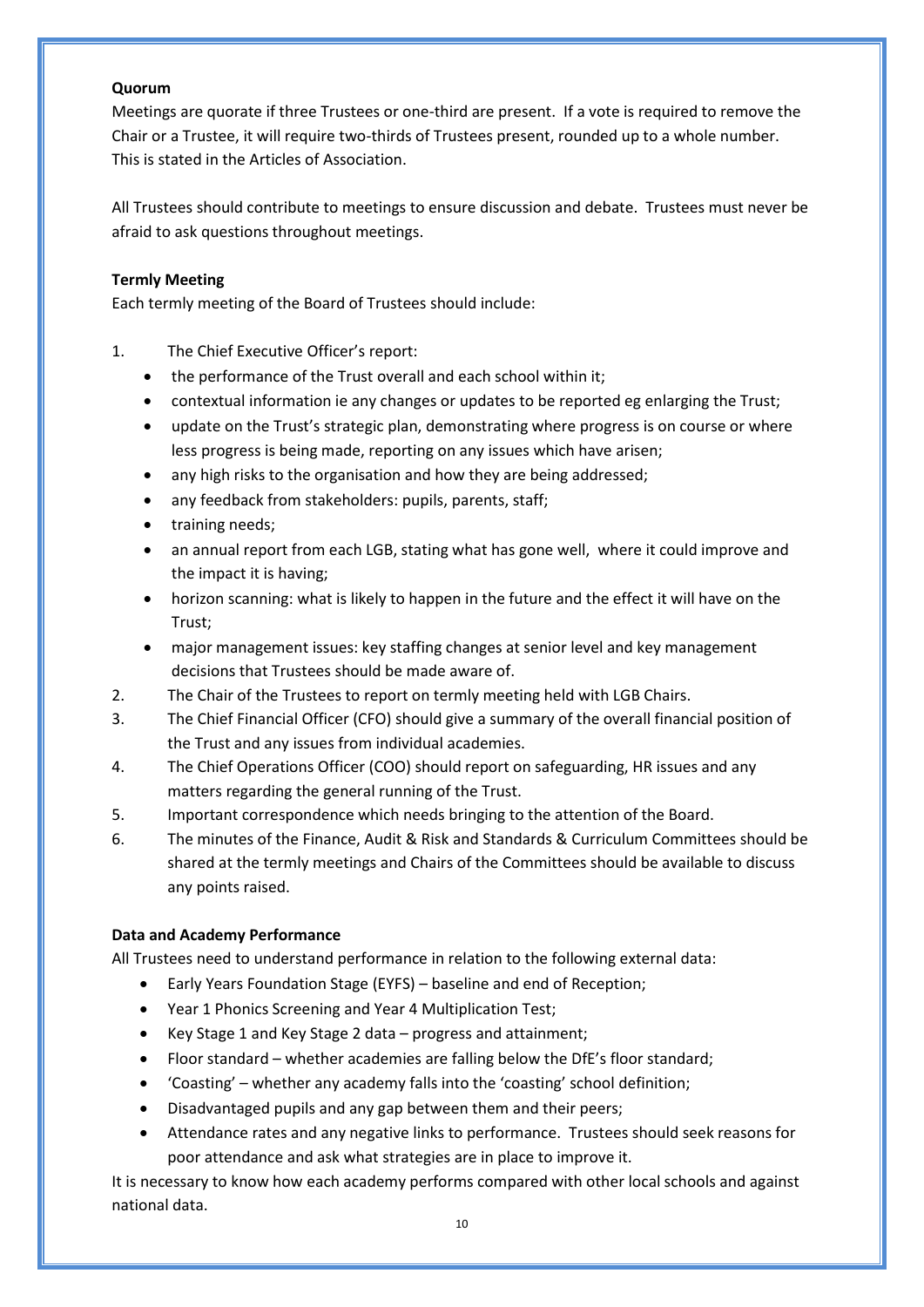In addition, it is important to receive information about different groups of pupils and their achievement compared with other groups in the academy. Such groups are:

- Pupil premium pupils;
- Boys and girls;
- Pupils with special educational needs and disabilities (SEND);
- Pupils with English as a second language;
- Ethnicity.

If there are issues regarding data or pupil groups, Trustees should always ask for explanations as to why the situation is, how it is and what is being done to improve performance.

# **Standards & Curriculum Committee**

It is the role of the Standards & Curriculum Committee to monitor and advise the Board of Trustees all educational and pupil related areas:

- The curriculum: all academies should provide a broad and balanced curriculum;
- Performance of all pupils: attainment, progress and achievement in relation in particular to Reading, Phonics, Writing and Mathematics;
- Monitoring due diligence and post-OFSTED action plans along with other formal evaluation reports received about each Academy;
- Pupil Premium
- SEND and inclusion:
- Leadership standards;
- Pupil, parent and staff surveys;
- Health & Safety and Safeguarding;
- Admissions and Mobility;
- Equal opportunities;
- Partnership working;
- Community engagement;
- Governance effectiveness;
- Professional development of academies' staff and training needs of governors and trustees.

To ensure Trustees gain greater insight into the individual academies within the MAT, the Standards and Curriculum meeting takes place at a different Academy/School each term. The Headteacher of the host Academy/School takes the Committee members on a tour of the school and then gives a short presentation on the work of the school. The presentation, which should not be longer than 30 minutes, should be the first item at each meeting. Leaders can be asked to give presentations of their subject area and how it is delivered and monitored.

The remit for the Standards & Curriculum Committee is large. It would be impossible to have in depth discussion on all the items listed above at every meeting. The termly agenda should not be expected to include every area at every meeting.

The Committee may use exception reporting in relation to receiving performance information to fulfil its detailed responsibilities. The Committee will receive a summary of positive performance to accompany exception reports.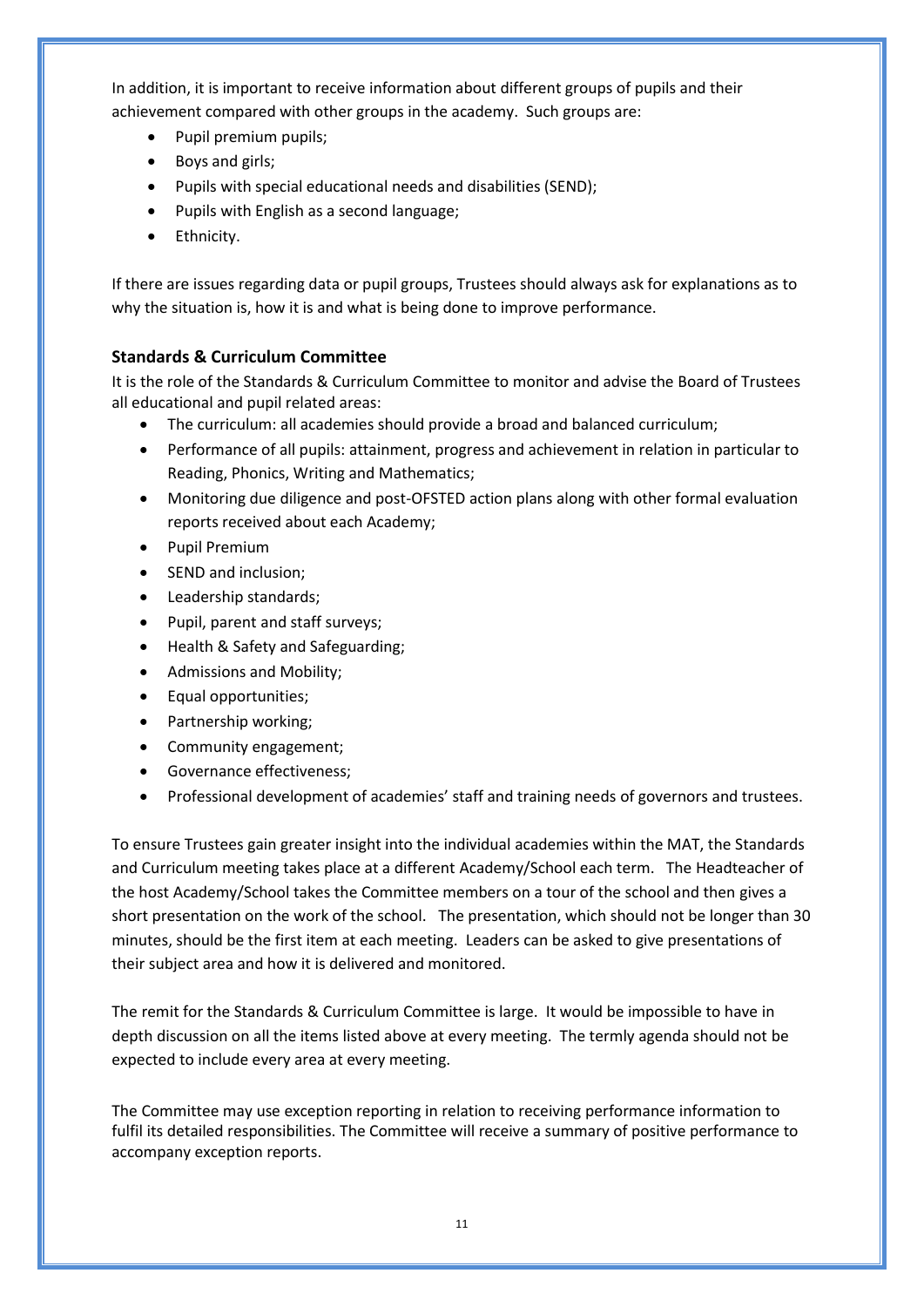### **Detailed Responsibilities**

Curriculum and Quality

- The Academies' statutory requirements in relation to the curriculum offer and other curriculum issues such as spiritual, moral, social, sex and relationships education, British values and cultural learning;
- Extra curricular activities;
- The educational needs of all pupils attending the Trust's Academies;
- The Trust's policies in relation to its Curriculum Statement;
- To determine and update relevant strategies relating to the above.

Performance and Standards

• To monitor and review the achievement of strategic objectives, in particular the overview of performance against quantitative and qualitative benchmarks for key indicators/outcomes and the OFSTED framework, providing challenge and recommending remedial actions where required in line with the School development Plan.

Self-Assessment and Review

- To receive information on curriculum and quality issues for each of the Trust's Academies;
- To receive progress reports on the implementation of post-OFSTED action plans, due diligence action plans and any other formal evaluation reports related to the quality and achievement of learning across the Trust, to further inform and develop the Trust's Quality Improvement Plans and strategies;
- To review outcomes, identifying significant changes in performance, emerging trends and risks in relation to the future performance of each Academy.

# **Finance, Audit & Risk Committee**

It is the duty of the Finance, Audit & Risk Committee to monitor and advise the Board of Trustees on all matters related to finance, staffing and premises. It will:

- fulfil its responsibilities in line with the Academies Financial Handbook, the Trust's Financial Regulations and in compliance with the Funding Agreement with the Secretary of State of Education;
- consider any relevant legal and contractual documentation operating within the Articles of Association, Scheme of Delegation, Funding Agreement and Financial Regulations;
- monitor the budgets of the Trust and each of the Academies;
- advise the Trust Board on progress to achieving its financial objectives;
- monitoring policies relating to finance, staffing and buildings, including Health and Safety, capitalisation, depreciation, treasury management, investment and borrowing;
- acquire or dispose of land to be used by the Academies;
- monitor the financial elements of the Risk Management Policy including Health and Safety, buildings and insurance;
- manage the accounts of the Trust, and advise the Trust Board on the year end accounts;
- monitor strategic matters with financial implications concerning sponsorship of Academies;
- monitor policies in relation to non-educational services such as Human Resources, publicity and marketing and to agree changes as necessary;
- monitor the deployment of non-financial resources, including personnel and property, with a view to advising the Trust Board on the effectiveness of such resources;
- advise the Trust Board on the remuneration packages of the CEO, other senior officers and Headteachers and in doing so shall consider the following component elements:
	- basic salary;
	- pension provisions:
	- the main terms and conditions of each individuals' service agreement, with particular reference to the notice provisions.

All decisions must take account of the Trust budget.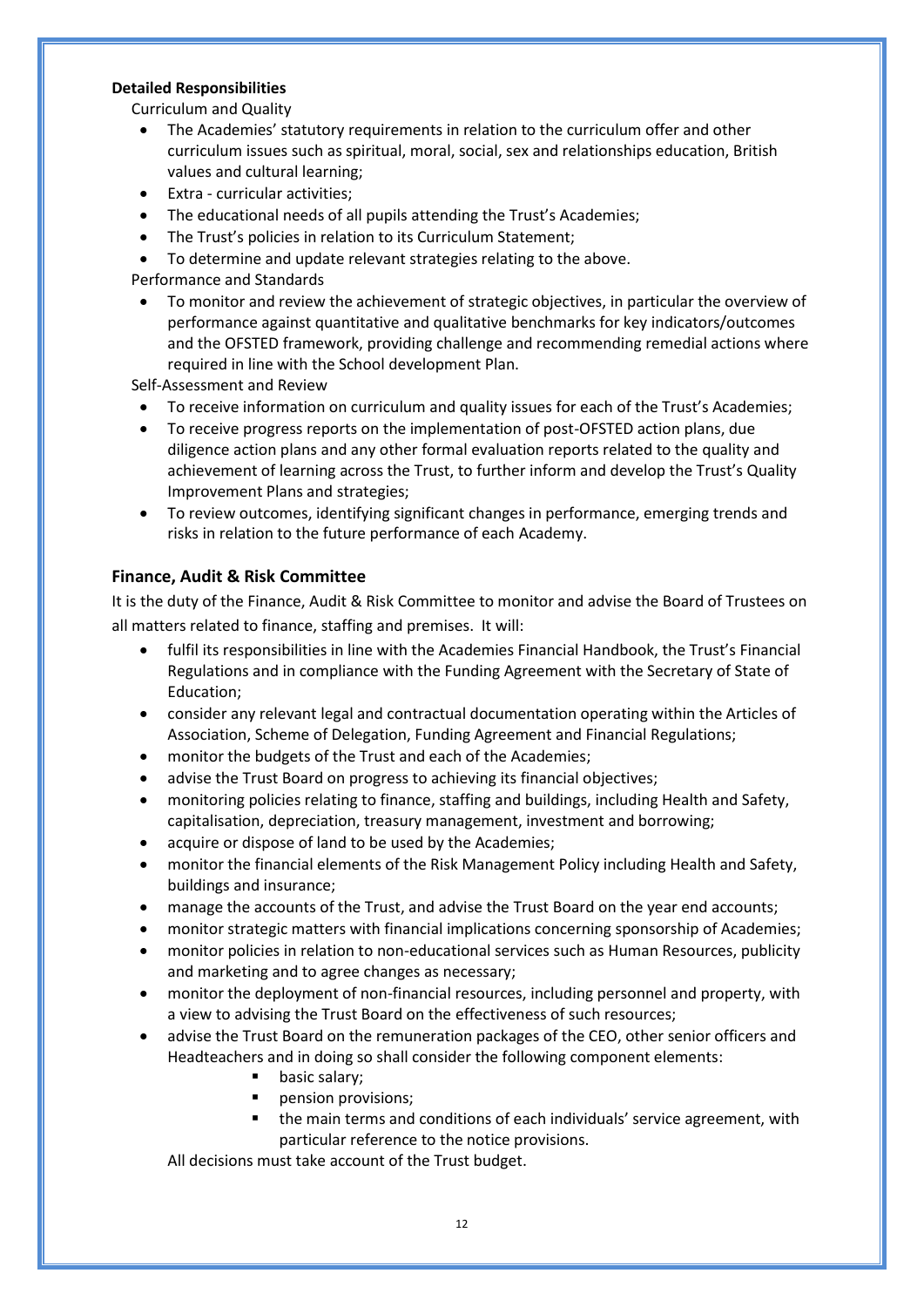## **LOCAL GOVERNANCE BOARD (LGB)**

Each Academy/School will have its own LGB. The LGB is in effect a committee of the IPMAT Board of Trustees, the governing body of the Trust. Sub-committees are not required. The LGB's main purpose is to support and challenge the CEO and its Headteacher, making sure every child makes good or outstanding progress and that all parents /carers are involved in their child(ren)'s education. As the Board of Trustees manages major areas such as finance, staffing, H&S and HR, the LGB can focus on the most important areas for the children and the Academy/School. It is expected that the LGBs will shrink in size as governors' terms of office come to an end.

Members of LBGs are encouraged to put themselves forward for co-opted membership of either the Standards & Curriculum Committee or the Finance, Audit & Risk Committee if they have relevant experience. They do not have voting rights.

#### **Commitment**

The LGB hold one meeting and a Development Morning / Afternoon each term. At the first LGB meeting of the academic year, the AGM takes place before moving on to the agenda. The election of the Chair and Vice-Chair of the LGB takes place at the AGM as do the posts of responsibility: Pupil Premium, SEND, Safeguarding and Sports Funding. To help Governors, the dates of all meetings for the next school year are published at the end of the previous year's Summer Term. All Governors should endeavour to attend all meetings.

#### **Reducing the size of the LGB:**

As and when appropriate, the size of LGBs will be reduced as terms of office come to an end. The LGB should eventually consist of between seven and nine governors: the Headteacher and one staff member; at least two parents; and either three of four co-opted governors. Neither staff nor parents should have more than one third of the total. Staff members cannot be co-opted members of the LGB nor can they be parent governors if they work at the school for more than 500hrs in any consecutive twelve month period.

Associate members (not a compulsory category) should be senior members of staff who can attend but do not have voting rights. Their presence can be used for their personal development and also to clarify and offer advice if the Head is unable to attend. In documentation and the school website, they should be listed below the group of governors (staff, co-opted, parents, associate member). If other members of staff wish to attend, they should be termed observers and not be included in the list of governors. It is not good practice for members of the same family to be on the LGB.

#### **LGB Role**

The LGB has to contribute to the strategic direction of its Academy/School and the MAT by contributing to discussions at meetings which consider:

- vision and values;
- clear and ambitious strategic priorities and targets;
- access of children, including the disadvantaged and those on the SEND register, to a broad, balanced and engaging curriculum; ensuring all groups and individuals are making good or better progress;
- monitoring Government funding: SEND, Pupil Premium, Sports Funding and Recovery Funding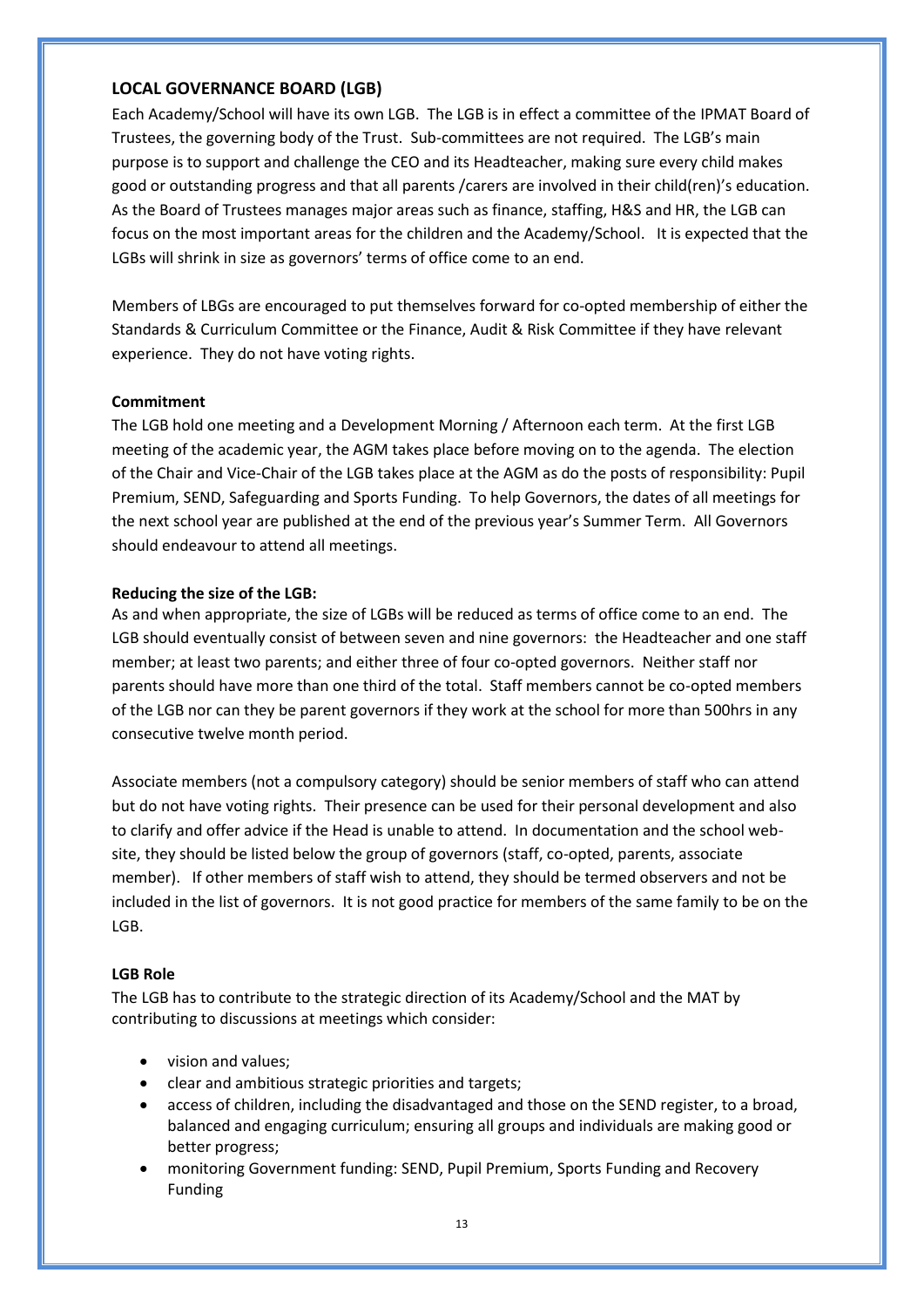- safeguarding
- the quality of teaching;
- the implementation of the Trust's policies:
- the development of links with the local community; and
- the establishment of mechanisms to promote good parent/carer/family relation

It must hold senior leaders to account by monitoring the Academy's/School's performance which includes:

- agreeing the outcomes from the Academy's/School's self-evaluation and ensuring they are used to inform the priorities in the Academy's/School's action and development plan;
- considering all relevant data and feedback provided on request by Academy's/School's leaders, the Board of Trustees and other external sources on all aspects of Academy's/School's performance;
- asking challenging questions of Academy's/School's leaders;
- ensuring senior leaders have implemented the required policies and procedures and the Academy/School is operating effectively according to those policies;
- acting as a link governor on a specific issue, making relevant enquiries of the relevant staff, and reporting to the governing body on the progress on the relevant Academy/School priority;
- and listening to and reporting to the Academy's/School's stakeholders: pupils, parents, staff, and the wider community, including local employers.

When required, the Trust Board may invite members of the LGB to:

- appoint staff in the Academy/School;
- hear discipline, admissions and appeals cases

The LGB members must follow the principles and commitments set out in the Trust's Code of Conduct. They do not run the Academy/School but support, challenge and scrutinize the work of the school Headteacher and staff, overseeing the Academy's/School's long-term development in conjunction with the Trust.

The LGB relies on people bringing with them a variety of experiences and perspectives. No specific prior knowledge of governance is required. The appointed members will have a range of skills and come from a range of backgrounds. Training and support will be available for new and existing LGB members.

## **Finance**

The annual budget is set by the CFO working alongside the Head and the School Business Manager. Each Academy/School has access to a School Business Manager, who is shared with another Academy/School. It is important the budgets are monitored closely over the course of the financial year. LGBs no longer require a sub-committee for finance as the budget position is reported at each meeting on the IPMAT Budget Position Form.

Over the past year, the IPMAT Central Team is more able to support the Academies/Schools and their LGBs with the appointment of an extra Finance Officer, an HR & Payroll Officer and an Estates & H&S Officer.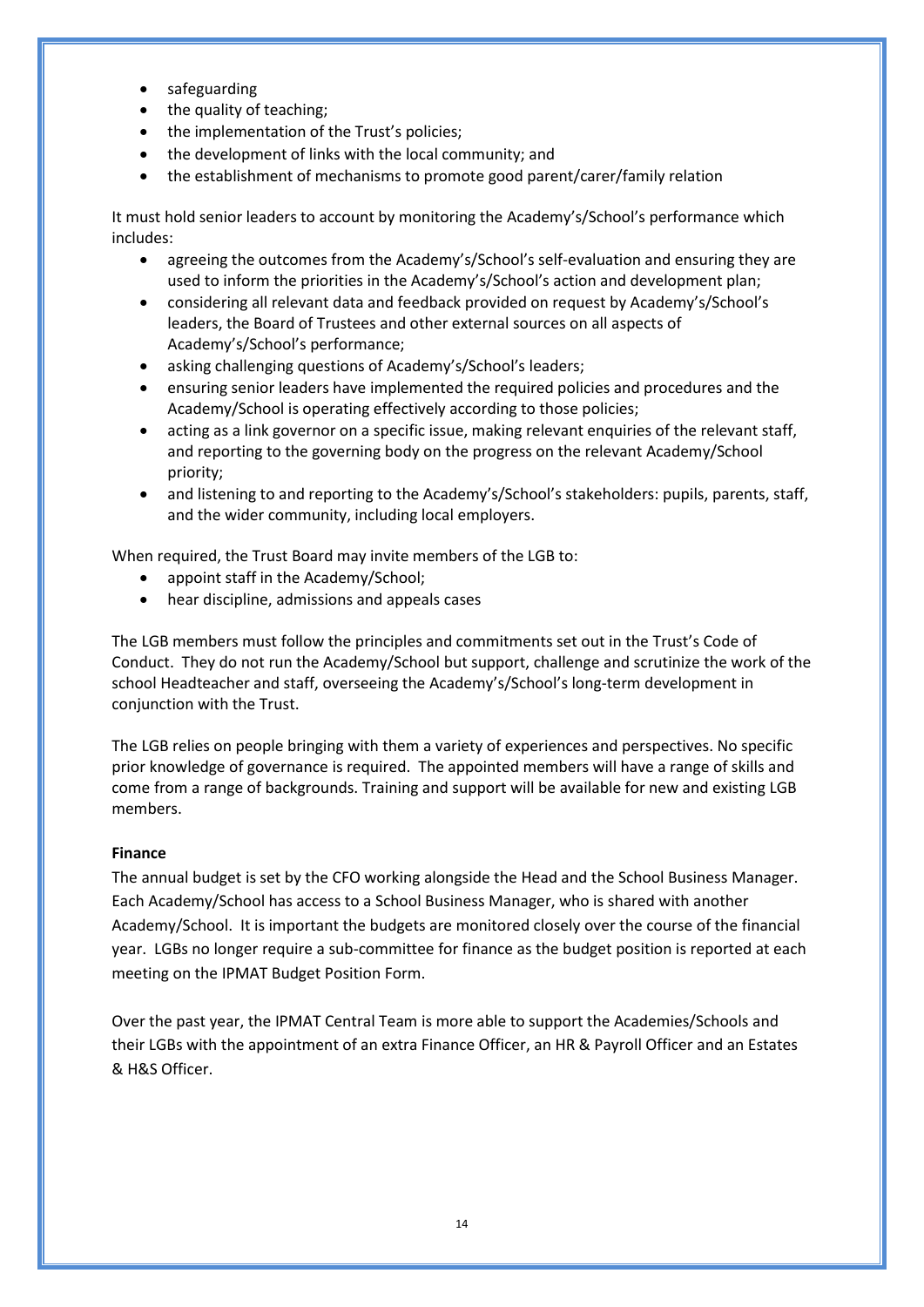## **Agenda for LGB Meetings**

The agenda for each termly meeting includes the following items using OFSTED reporting headings:

- **1. Apologies for Absence**
- **2. Declaration of Interest**
- **3. Minutes of Last Meeting**
- **4. Matters Arising**
- **5. Governance**
	- Correspondence
	- Chair's Actions
	- Governor Development

# **6. Headteacher's Report**

Effectiveness of leadership and management

- Budget Position
- Safeguarding & Child Protection Issues
- Premises
- Health & Safety
- Personnel (Performance Management, Staff Development, Staffing, Staff Sickness)
- School Development Plan
- MAT / External Reports
- Governance (monitoring, training, skills audits reports when required)

Quality of Education

- Curriculum: intent, implementation, impact
- Assessment: progress and performance throughout the school for all groups and individuals
- Monitoring needs and progress of pupils groups: disadvantaged children (pupil premium); SEND; looked after children, EAL
- Monitoring of lessons and books, pupil progress meetings
- Extra-curricular activities
- Early years provision
	- Assessment, Teaching & Learning, Curriculum, Safeguarding

Behaviour and Attitudes & Personal Development

- Behaviour, attendance, exclusions, pupil needs, parent/carer/family relation issue
- Spiritual, moral, social and cultural development
- British values
- Sex & Relationships Education

Overall effectiveness

- Pupil, parent, teacher questionnaires
- Partnership work
- Links with the local community
- Implementation and Review of the MAT's/school's policies
- Items for Ratification
- **7. AOB**
- **8. Date of next meeting**

**\_\_\_\_\_\_\_\_\_\_\_\_\_\_\_\_\_\_\_\_\_\_\_\_\_\_**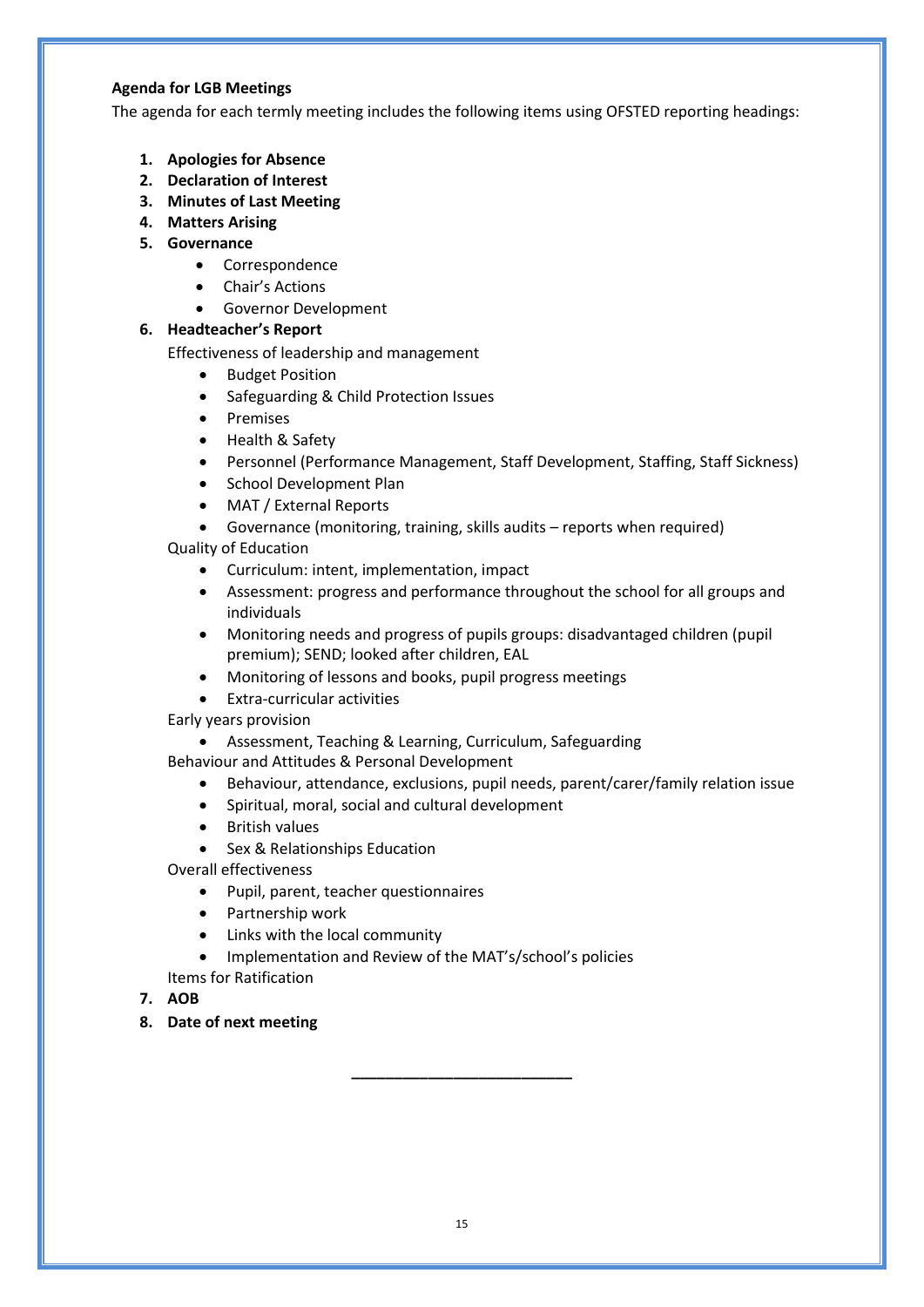## **APPENDIX**

# **1. Inspire Partnership Multi-Academy Trust Model of Governance**

|                                   | <b>Members</b>                                                          |                                 |
|-----------------------------------|-------------------------------------------------------------------------|---------------------------------|
|                                   | <b>Board of Trustees</b>                                                |                                 |
|                                   | The Officers of the Trust (CEO+DCEO+CFO+COO*) attend the Board meetings |                                 |
| <b>Standards &amp; Curriculum</b> | Finance, Audit & Risk                                                   | Pay                             |
| Committee                         | <b>Committee</b>                                                        |                                 |
|                                   |                                                                         |                                 |
| <b>Ackton Pastures Primary</b>    | <b>Fitzwilliam Primary School</b>                                       |                                 |
| Academy                           | Local Governing Body                                                    | Local Governing Body            |
| Local Governing Body              |                                                                         |                                 |
| <b>Gawthorpe Community</b>        | <b>Girnhill Infants School</b>                                          | <b>Grove Lea Primary School</b> |
| Academy                           | Local Governing Body                                                    | Local Governing Body            |
| Local Governing Body              |                                                                         |                                 |
| <b>Half Acres Primary Academy</b> | <b>South Hiendley Primary School</b>                                    | <b>Towngate Primary Academy</b> |
| Local Governing Body              | Local Governing Body                                                    | Local Governing Body            |
|                                   |                                                                         |                                 |

**\*CEO** Chief Executive Officer; **DCEO** Deputy Chief Executive Officer; **CFO** Chief Financial Officer; **COO** Chief Operations Officer

# **2 Committee Terms of Reference**

# **2.1 Standards & Curriculum Committee: Terms of Reference**

# **1 Constitution**

- 1.1 The Inspire Partnership Academy Trust Board has resolved to establish a Standards & Curriculum Committee to advise the Board on matters relating to the Trust's curriculum, quality and standards.
- 1.2 The Committee is responsible to the Trust Board.
- 1.3 The Committee's Terms of Reference are adopted by the Board and may only be amended with the approval of the Board.

# **2 Authority**

- 2.1 The Committee is authorised to investigate any activity within its terms of reference or specifically delegated to it by the Board. It is authorised to request any information it requires from any employee of the Trust and all employees are directed to co-operate with any request made by the Committee.
- 2.2 The Committee is authorised to obtain any outside legal or independent professional advice it considers necessary.

# 3 **Main Duties**

- 3.1 To monitor and advise the Trust Board by written report each term on the following:
	- 3.1.1 Data on attainment and achievement for all of the Trust's academies
	- 3.1.2 School improvement work and leadership
	- 3.1.3 Overall performance of each of the academies
	- 3.1.4 Leadership standards
	- 3.1.5 Governance effectiveness.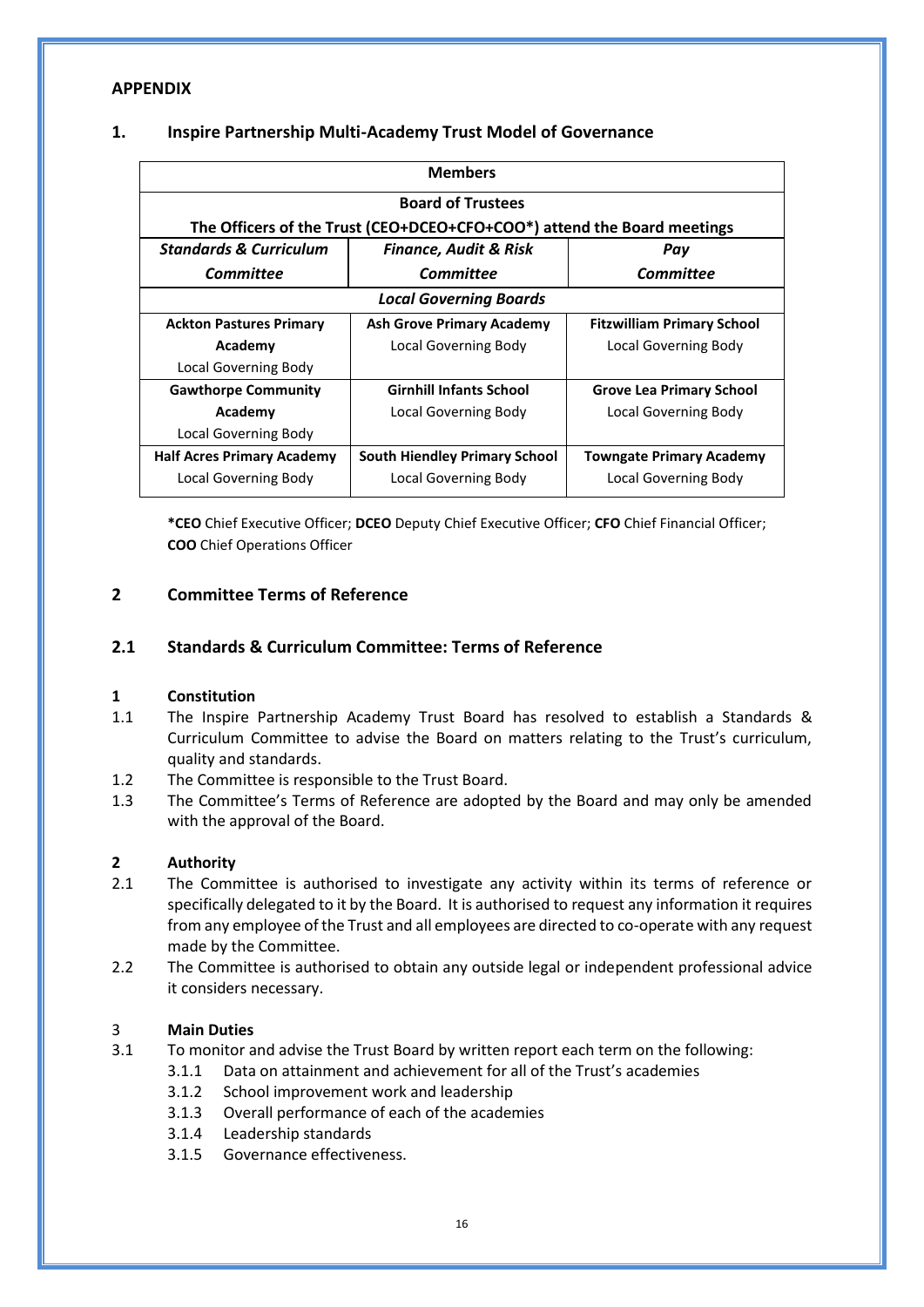- 3.2 To monitor and advise the Board on:
	- 3.2.1 Special Educational Needs (SEN) and inclusion
	- 3.2.2 Pupil Premium
	- 3.2.3 Partnership working
	- 3.2.4 Admissions
	- 3.2.5 Safeguarding arrangements
	- 3.2.6 Community engagement.

# **4 Detailed Responsibilities**

In the context of the Inspire Partnership Trust's Mission Statement determined by the Members and the Board, the Committee shall consider and advise the Board on the matters outlined in sections 4.1 & 4.2.

# 4.1 Curriculum and Quality

- 4.1.1 The Academies' statutory requirements in relation to the curriculum offer and other curriculum issues such as spiritual, moral, social and cultural learning;
- 4.1.2 Extra-curricular activities;
- 4.1.3 The educational needs of the pupils attending the Trust's academies
- 4.1.4 To determine and update relevant strategies relating to the above.
- 4.2 Performance and Standards
	- 4.2.1 To monitor and review the achievement of strategic objectives, in particular the overview of performance against quantitative and qualitative benchmarks for key indicators/outcomes and the Ofsted framework, providing challenge and recommending remedial actions where required in line with the Academy Development Plan.

# 4.3 Self-Assessment and Review

- 4.3.1 To receive information on curriculum and quality issues for all the Trust's academies
- 4.3.2 To receive progress reports on the implementation of post-Ofsted action plans and any other formal evaluation reports related to the quality and achievement of learning across the Trust, to further inform and develop the Trust's Quality Improvement Plans and strategies
- 4.3.3 To review outcomes, identifying significant changes in performance, emerging trends and risks in relation to the future performance of each Academy.

# **5 Administration**

- 5.1 The Standards & Curriculum Committee will meet at least once per term. The Committee's Chair or any two Committee members may call a meeting.
- 5.2 The Committee will consist of a minimum of three members of the Board. Members of the Committee are appointed annually. The Chair of the Board may be an ex officio member of the Committee.
- 5.3 Additionally, local governing board members (one from each school with four maximum at this time) with particular expertise or interest will be appointed to the Committee by the Board of Trustees. These members of the Committee will have full participation rights but no voting rights.
- 5.4 The CEO will be an ex officio member of the Standards Committee.
- 5.5 Other employees of the Trust's may be invited to attend meetings but will have no voting rights.
- 5.6 The Chair of the Standards & Curriculum Committee will be appointed by and from the Board annually. The CEO or Head Teacher of an Academy may not act as Chair of the Committee. Any other employees of the Trust may also not act as Chair, other than in exceptional circumstances agreed by the Board. If the Chair is absent from a meeting the Board shall choose another Board member to act as Chair for that meeting.
- 5.7 The Standards & Curriculum Committee will be quorate if at least three members (or at least one third if greater) of those members eligible to vote are present.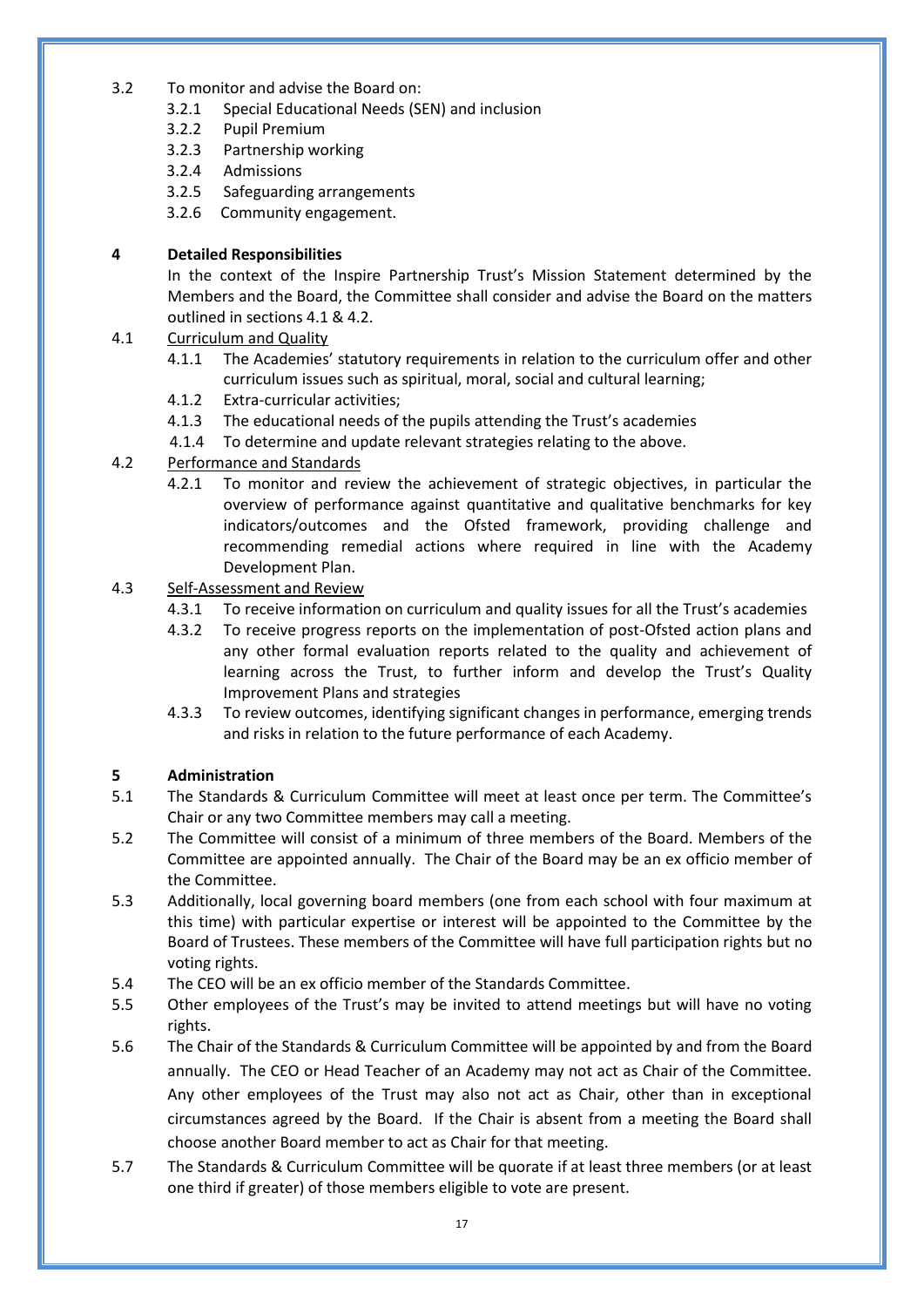- 5.8 Decisions to be made at meetings of the Committee shall be determined by a majority of the votes of members present and voting. Where there is an equal division of votes, the Chair shall have a second or casting vote.
- 5.9 Administrative support will be provided by the Clerk to the Board.
- 5.10 Agendas will be agreed in advance by the Chair of the Standards & Curriculum Committee (based on, but not limited to, a pre-agreed annual schedule of activity) and papers will be circulated to members and attendees at least 5 working days in advance of the meeting.
- 5.11 Minutes of meetings will be taken and submitted to the next scheduled meeting of the Board once approved in draft by the Chair of the Committee.
- 5.12 The Standards & Curriculum Committee will self-assess its performance against these Terms of Reference on an annual basis and will also review the Terms of Reference, submitting any proposed changes to the Board for approval.
- 5.13 The members of the Committee shall hold office from the date of their appointment until their resignation or their omission from membership of the Committee on subsequent consideration by the Board (whichever shall happen first).

# **NOTE**

If a member of the Committee withdraws from the meeting due to a conflict (or potential conflict) of interests, the meeting must still be quorate in order for a vote to be conducted.

# **2.2 Finance, Audit & Risk Committee: Terms of Reference**

# **1. Constitution**

- 1.1 The Board of Trustees has resolved to establish a Finance, Audit & Risk Committee to advise the Board on matters relating to the Trust's finance, audit and risk arrangements and systems of internal control and to aid the Board's responsibility to ensure sound management of the Trust's finances and resources, including proper planning, monitoring and probity.
- 1.2 The Committee is responsible to the Board.
- 1.3 The Committee will review and challenge, where necessary, the actions and judgement of management in relation to the Trust's financial statements and shall ensure compliance with charity and company law and other legal requirements as necessary.
- 1.4 The Committee must report on any decisions taken in accordance with the Scheme of Delegation and delegated powers, including the academies assets, depreciation and removal of such items from the asset register.
- 1.5 The Committee's Terms of Reference are adopted by the Board and may only be amended with the approval of the Board. They are in place to enable the Trust Board to deliver its responsibility and accountabilities highlighted within the Articles of Association, Academies Financial Handbook and the Trust Scheme of Delegation. In the event ofuncertainty regarding these terms of reference, the Scheme of Delegation shall takepriority. In the event of further uncertainty, the Articles shall take priority.

# **2. Authority**

- 2.1 The Finance, Audit & Risk Committee is authorised to investigate any activity within its terms of reference or specifically delegated to it by the Board. It is authorised to request any information it requires from any governor, employee, external audit, internal audit or other assurance provider.
- 2.2 The Committee is authorised to obtain any outside legal or independent professional advice it considers necessary, normally in consultation with the Accounting Officer (the CEO) and/or Chair of the Board.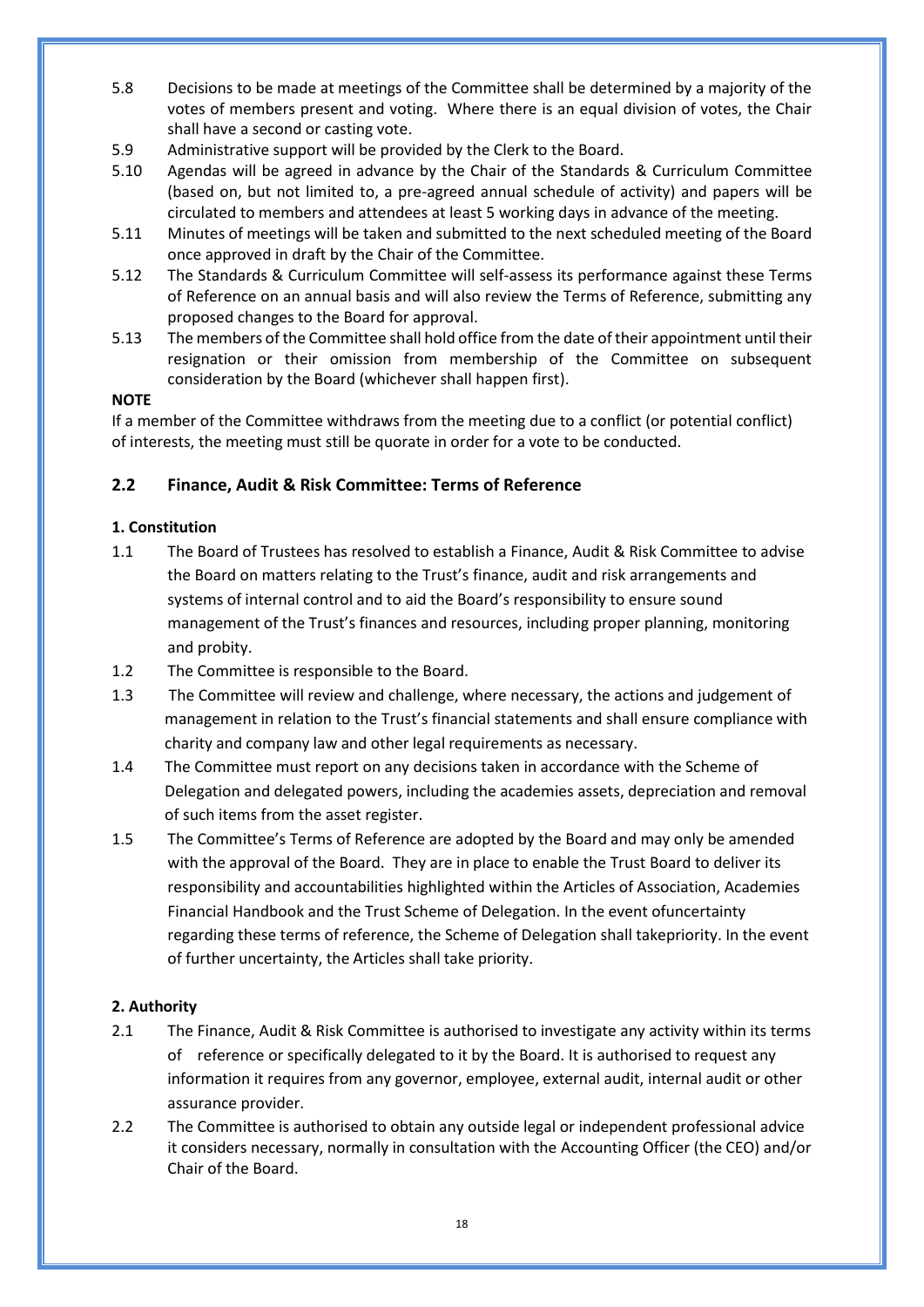### **3. Duties**

- 3.1 The Finance, Audit & Risk Committee is required to fulfil its responsibilities as set out in these Terms of Reference in line with the Academies Financial Handbook, the Trust's Financial Regulations and in compliance with the Funding Agreement with the Secretary of State of Education:
- 3.1.1 The Committee advise the Board and Accounting Officer on the adequacy and effectiveness of the Trust's governance, risk management, internal control and value for money systems and framework;
- 3.1.2 Produce an annual report in respect of the above;
- 3.1.3 Advise the Board on the appointment, re-appointment, dismissal and remuneration of the external auditor.
- 3.1.4 Advise the Board on the need for and then, where appropriate, the appointment, reappointment, dismissal and remuneration of an internal auditor or other assurance provider.
- 3.1.5 Advise the Board on an appropriate programme of work to be delivered by independent assurance providers. This programme of work should be to be derived from the Resources and Audit Committee's regard of the key risks faced by the Trust, the assurance framework in place and its duty to report to the Board, as detailed in point a above.
- 3.1.6 Ensure that where a full internal audit service is commissioned the service provider complies with the standards set by the Chartered Institute of Internal Auditors. This will mean the internal audit provider must conform to the Public Sector Internal Audit Standards.
- 3.1.7 Review the external auditor's annual planning document and approve the planned audit approach.
- 3.1.8 Receive reports (assignment reports, annual reports, management letters etc) from the external auditor, internal auditor and other bodies (for example the EFA) and consider any issues raised, the associated management response and action plans. Where deemed appropriate, reports should be referred to the Board or other committee for information or action.
- 3.1.9 Regularly monitor outstanding audit recommendations from whatever source and ensure any delay to agreed implementation dates are reasonable.
- 3.1.10 Establish and monitor KPIs with regard to the performance of the external auditor, internal audit or other assurance provider.
- 3.1.11 Review the Trust's fraud response plan and ensure that all allegations of fraud or irregularity are managed and investigated appropriately.
- 3.1.12 Consider any additional services delivered by the external auditor, internal auditor or other assurance provider and ensure appropriate independence is maintained.
- 3.1.13 Ensure appropriate co-operation and co-ordination of the work of the external auditor and internal auditor.
- 3.1.14 Meet with the external auditor and internal auditor or other assurance provider, without management present, at least annually.

## **4. Finance**

- 4.1 Subject to the detailed requirements of the Academies Financial Handbook, Funding Agreement and the Financial Regulations of the Trust, the Committee shall consider and advise the Trust Board on the following specific matters:
- 4.2 The annual estimates of income and expenditure and financial forecast for the Trust and its academies;
- 4.3 Monitoring of revenue finances of the Trust and its academies and advising the Trust Board on progress to achieving its financial objectives;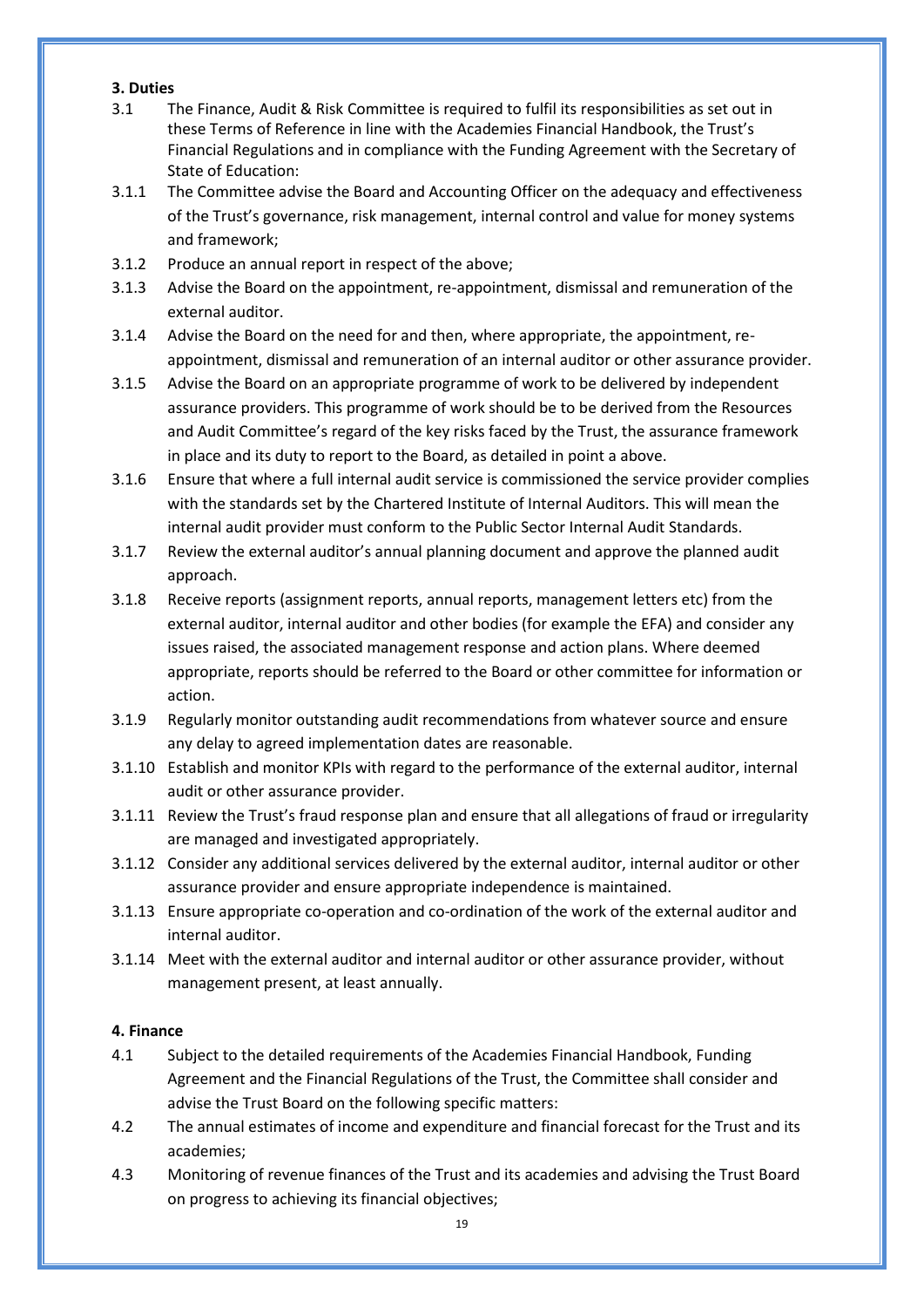- 4.4 Monitoring of policies relating to finance, staffing and buildings, including Health and Safety, capitalisation, depreciation, treasury management, investment and borrowing;
- 4.5 The acquisition or disposal of land to be used by the academies;
- 4.6 The financial elements of the Risk Management Policy including Health and Safety, buildings and insurance;
- 4.7 The management accounts of the Trust, and to advise the Trust Board on the year end accounts;
- 4.8 Strategic matters with financial implications concerning sponsorship of academies;
- 4.9 The Financial Regulations, to be reviewed on an annual basis;
- 4.10 To consider any relevant legal and contractual documentation operating within the Articles of Association, Scheme of Delegation, Funding Agreement and Financial Regulations;
- 4.11 To monitor policies in relation to non-educational services such as Human Resources, publicity and marketing and to agree changes as necessary;
- 4.12 To monitor the deployment of non-financial resources, including personnel and property, with a view to advising the Trust Board on the effectiveness of such resources.

# **5. Remuneration**

- 5.1 The Committee shall advise the Trust Board on the remuneration packages of the CEO, other senior officers and Headteachers and in doing so shall consider the following component elements, ensuring all increases take account of the needs of the Trust budget:
- 5.2 basic salary;
- 5.3 pension provisions;
- 5.4 the main terms and conditions of each individuals' service agreement, with particular reference to the notice provisions.
- 5.5 The Committee shall evaluate annually the specific remuneration package for the CEO, against pre-established performance goals and objectives.
- 5.6 The Committee shall receive a report from the CEO on the performance of the Headteachers and for the recommendation on Headteacher pay.
- 5.7 The Committee shall receive a report from the Chair of the Board of Trustees on the performance of the CEO.
- 5.8 The Committee will review and assess performance targets, goals and objectives established before the commencement of the relevant period and determine whether such goals and objectives have been achieved at the end of the relevant period.
- 5.9 The Committee shall advise the Trust Board of any compensation (including augmentation of pension benefits) which may be payable in the event of early termination of the employment of the CEO, Headteachers or any senior member of staff with the broad aim of: avoiding rewarding poor performance and dealing fairly with cases where early termination is not due to poor performance.
- 5.10 The Committee shall routinely review and approve any changes to the job description of the CEO, and ensure this happens whenever the configuration, makeup and membership of the Trust changes.
- 5.11. The Committee shall hold oversight of the pay and conditions of service of all employees of the Trust.

# **6. Administration**

6.1 The Committee will meet at least once per term. The Chair or any two members may call an additional meeting.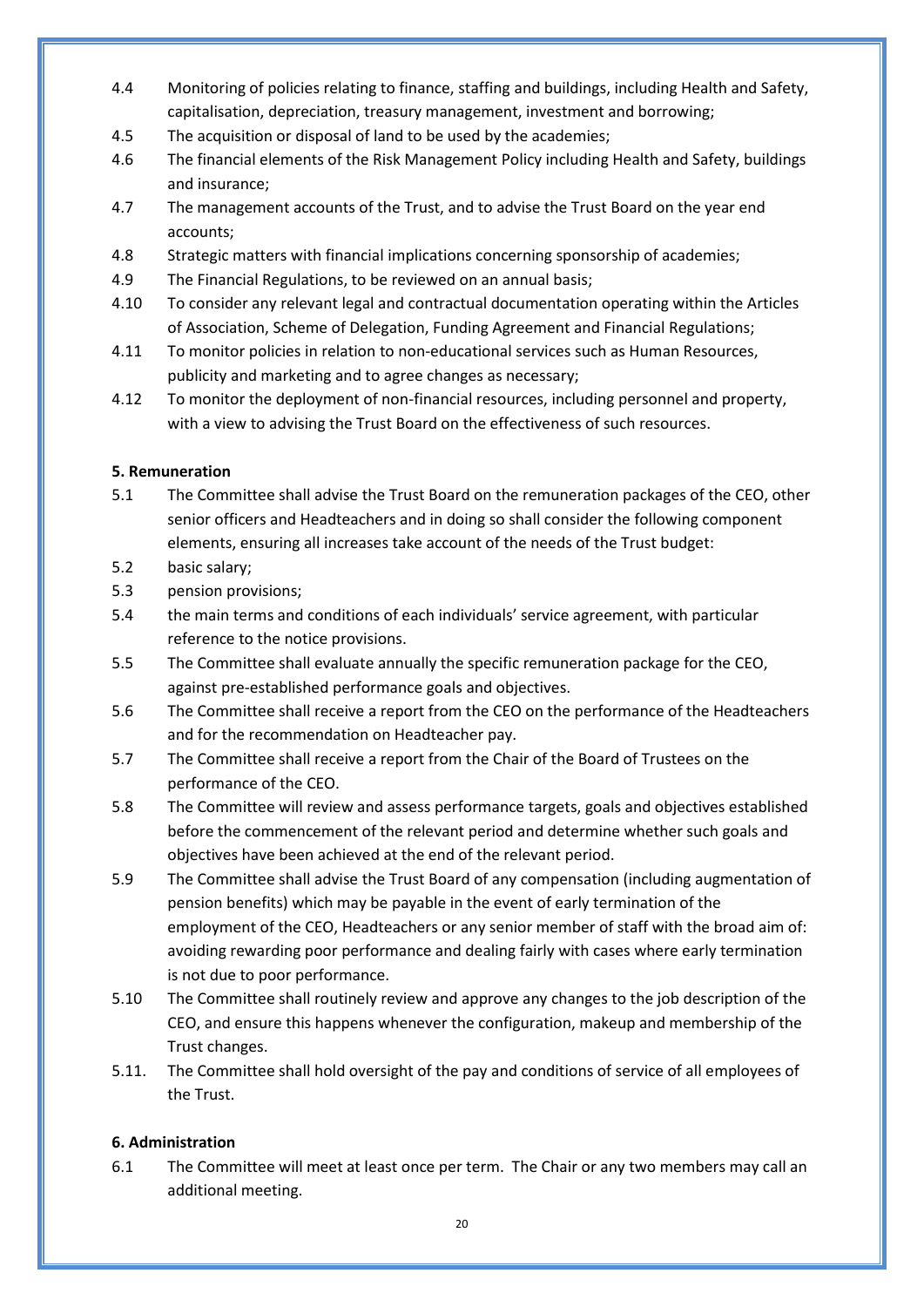- 6.2 The Committee will consist of a minimum of three members of the Board. Members of the Committee are appointed annually. At least one member of the Committee should have financial experience. The Chair of the Board may be an ex officio member of the Committee.
- 6.3 Additionally, local governing board members (one from each school with four maximum at this time) with particular expertise or interest will be appointed to the Committee by the Board of Trustees. These members of the Committee will have full participation rights but no voting rights.
- 6.4 The Chair of the Board, even if not a member of the Committee, can attend the Resources & Audit Committee but will only vote if he/she is a member of the Committee. The CEO should be in attendance but will not have voting rights.
- 6.5 The Chair of the Finance, Audit & Risk Committee will be appointed by the Board and will not be a member of any other committee. If the Chair is absent from a meeting, the members shall choose another member, who is also a member of the Board, to act as Chair for that meeting.
- 6.6 Staff employed by the Trust should not be members of the Finance, Audit & Risk Committee
- 6.7 The Committee will be quorate if two members are present (or at least one third if greater) of those members eligible to vote are present. In addition, at least 50% of those members present are required to be Board members.
- 6.8 The Chief Financial Officer should attend each meeting and other Trust Officers may be invited to attend. None will have voting rights.
- 6.9 Administrative support will be provided by the Clerk to the Board/Governing Body or his/her deputy.
- 6.10 The agenda for meetings will be agreed in advance by the Chair of the Finance, Audit & Risk Committee (based on, but not limited to, a pre-agreed annual schedule of activity) and papers will be circulated to members and attendees at least 5 working days in advance of the meeting.
- 6.11 Minutes of meetings will be taken and will be submitted in the next scheduled meeting of the Board once approved in draft by the Chair of the Finance, Audit & Risk Committee
- 6.12 Decisions made at meetings of the Committee shall be determined by a majority of votes of eligible members present and voting. Where there is an equal division of votes the Chair shall have a second or casting vote.
- 6.13 The Finance, Audit & Risk Committee will self-assess its performance against these Terms of Reference on an annual basis and will also review the Terms of Reference, submitting any proposed changes to the Board for approval.
- 6.14 The members of the Committee shall hold office from the date of their appointment until the resignation or their omission from membership of the Committee on subsequent consideration by the Board (whichever will happen first).
- 6.15 The Board must not add to these Terms of Reference responsibilities that require the Finance, Audit & Risk Committee to adopt an executive role, or its members to offer professional advice to the Board. The Finance, Audit & Risk Committee should seek formal professional opinions from the internal audit service, financial statements auditor or other professional advisers to the Board. Advice should only be given in Committee members' capacity as Directors and co-optees and only within their terms of reference.

## **NOTE**

If a member of the Committee withdraws from the meeting due to a conflict (or potential conflict) of interests, the meeting must still be quorate in order for a vote to be conducted.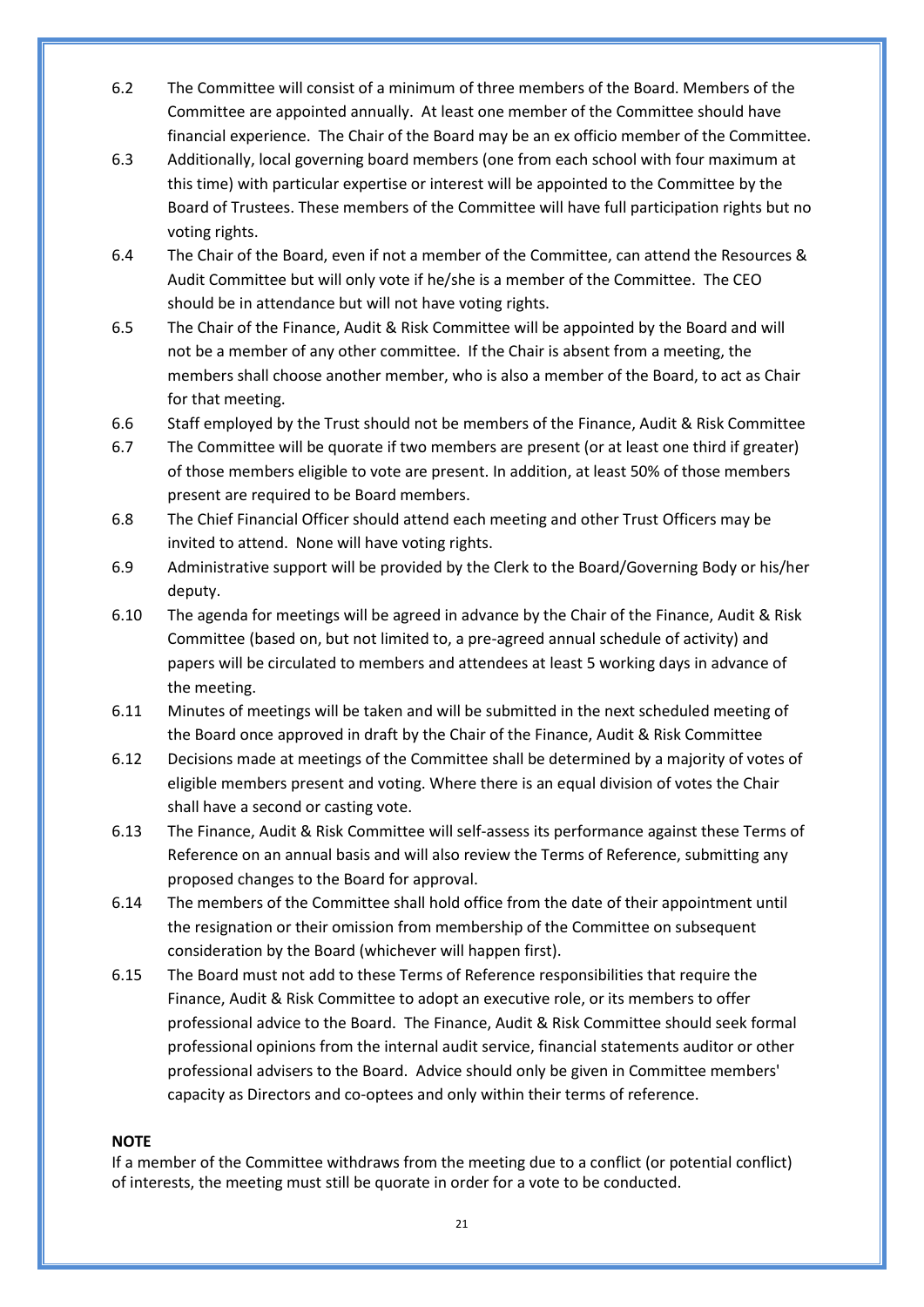# **2.3 Pay Committee: Terms of Reference**

# **1. Membership**

- The committee shall consist of three named members all of whom will be members of the Trust Board. None of the Pay Committee members shall be employees of the Trust.
- The CEO will attend all proceedings of the Pay Committee (with the exception of any meeting at which the pay of the CEO is to be discussed) for the purpose of providing information and advice, but will not be a member of the Committee.
- The committee must appoint a Chair at the meeting held in the Autumn Term.

# **2. Quorum**

• The meeting shall be quorate if two of the three members are present.

# **3. Frequency of Meetings**

• The committee shall meet each Autumn Term and at other times as required.

# **4. Notice of Meetings**

- Meetings of the committee shall be called by the CEO at the request of the Committee Chair.
- Unless otherwise agreed, notice of each meeting confirming the venue, time and date, together with an agenda of items to be discussed, shall be forwarded to each member of the Committee and any other person required to attend no later than seven days before the date of the meeting. Supporting papers shall be sent to committee members and to other attendees as appropriate, at the same time.

# **5. Minutes of Meetings**

- The minutes shall be written by a member of the committee, agreed at the meeting.
- Draft minutes, detailing the proceedings and decisions of all committee meetings, including the names of those present and in attendance, should be ready within 5 working days and circulated to committee members for them to be amended, if necessary. The minutes will be agreed at the next Trust Board meeting.

## **6. Duties**

- Determine the salaries of the Headteachers and Officers within the Trust, after completion of their annual performance management. Members of the committee should take account of any recommendations made by the CEO or other appraiser, in accordance with the approved pay policy.
- Determine the salary of the CEO, taking account of the outcome of her/his annual appraisal, in accordance with the approved pay policy.
- Determine appropriate salary ranges for any lead practitioners employed by the Trust.
- Decide on the award of temporary Teaching and Leaning Responsibility allowances for individual teachers for undertaking additional specified and time-limited duties.
- Ensure that decisions about pay are robust and justifiable, that no unlawful bias or discrimination can be found in the decision making process and that all pay decisions are based on evidence.

# **Pay Appeals Committee: Terms of Reference**

The Pay Appeals Committee shall only meet when an appeal has been put forward by a member of staff following a decision made at a meeting of the Pay Committee.

# **1. Membership**

• The committee shall consist of three named members all of whom will be members of the Trust Board. The members will be neither employees of the Trust nor members of the Trust's Pay Committee.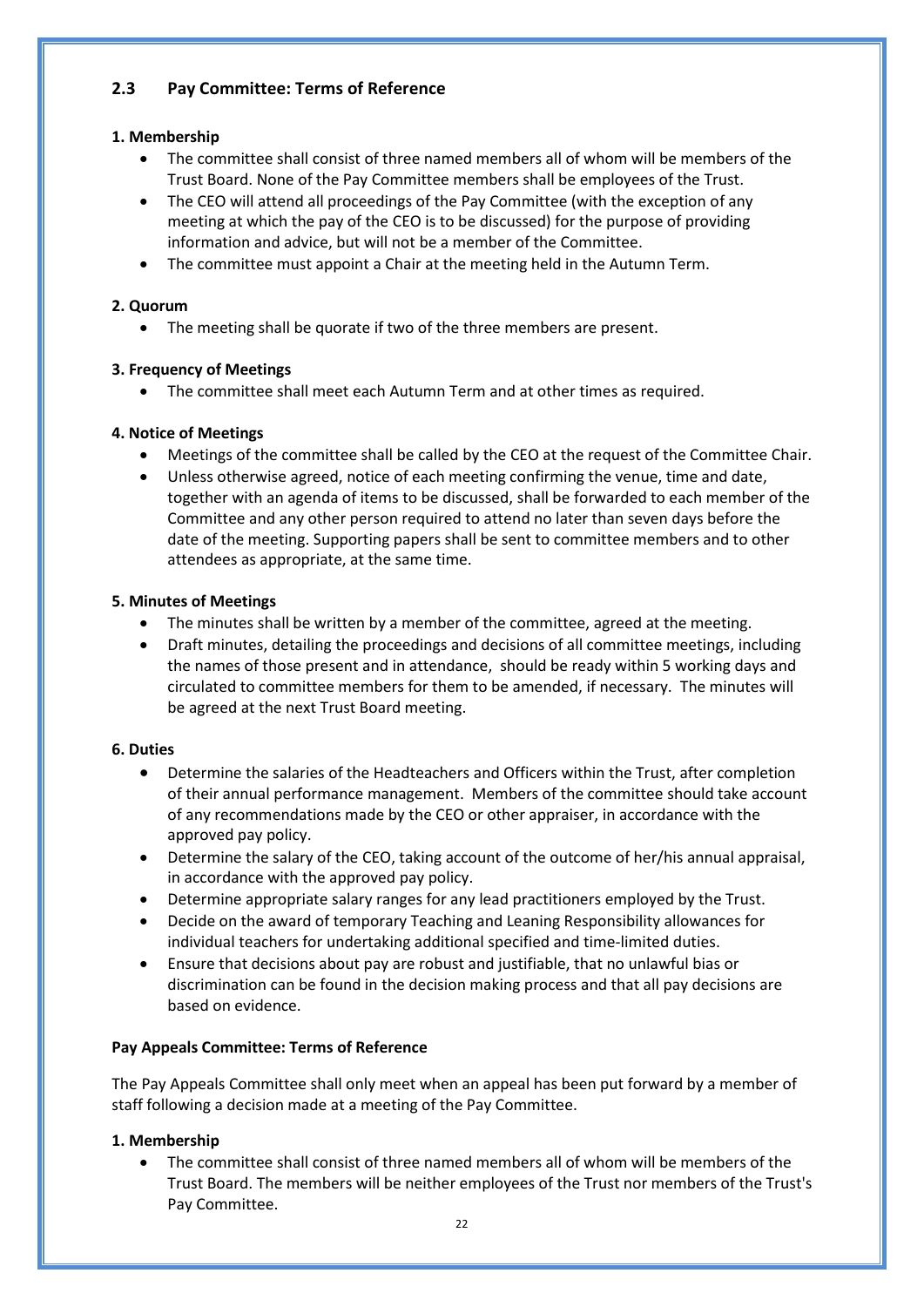- The CEO will attend all proceedings of the Pay Appeals Committee for the purpose of providing information and advice but will not be a member of the Committee.
- The committee must appoint a Chair at the beginning of the meeting.
- The Clerk to the Trust Board shall be in attendance.

# **2. Quorum**

• The quorum shall be two of the three members.

# **3. Frequency of Meetings**

• The committee shall meet as required.

# **4. Notice of Meetings**

- Meetings of the committee shall be called by the CEO if an appeal has been made. If the appeal has brought by the CEO, the Chair of the Trust Board shall call the meeting.
- Unless otherwise agreed, notice of each meeting confirming the venue, time and date, together with an agenda of items to be discussed, shall be forwarded to each member of the Committee and any other person required to attend no later than seven days before the date of the meeting. Supporting papers shall be sent to committee members and to other attendees as appropriate, at the same time.

# **5. Minutes of Meetings**

- The minutes shall be written by the Clerk to the Trust Board member of the committee, agreed at the meeting.
- Draft minutes, detailing the proceedings and decisions of all committee meetings, including the names of those present and in attendance, should be ready within 5 working days and circulated to committee members for them to be amended, if necessary. The minutes will be agreed at the next Trust Board meeting.

## **6. Duties**

• To consider and determine formal appeals against recommendations of the Pay Committee in accordance with the appeals procedure set out in the pay policy.

# **2. Terms of reference for the Academy Local Governance Board**

- To ensure the vision and values of the Academy/School and MAT are followed.
- To act on matters delegated by the Board of Trustees
- To report on the Local Governance Board (LGB) to the Board of Trustees.
- To contribute to the Academy / School Development Plan.
- To consider safeguarding and equalities implications when undertaking all LGB functions.

## **Structure**

- The maximum number of the LGB will eventually be between 7 and 9.
- The LGB will identify a Pupil Premium Governor; Safeguarding Governor; and SEND Governor. However, all members of the LGB will have responsibility for all three areas collectively.

## **Meetings**

• LGB will have 3 meetings a year AND Local Governors will also attend 3 governance days within the academy. In some circumstances, the LGB may need to meet more regularly - this be left at the discretion of individual LGB or as directed by the Trust.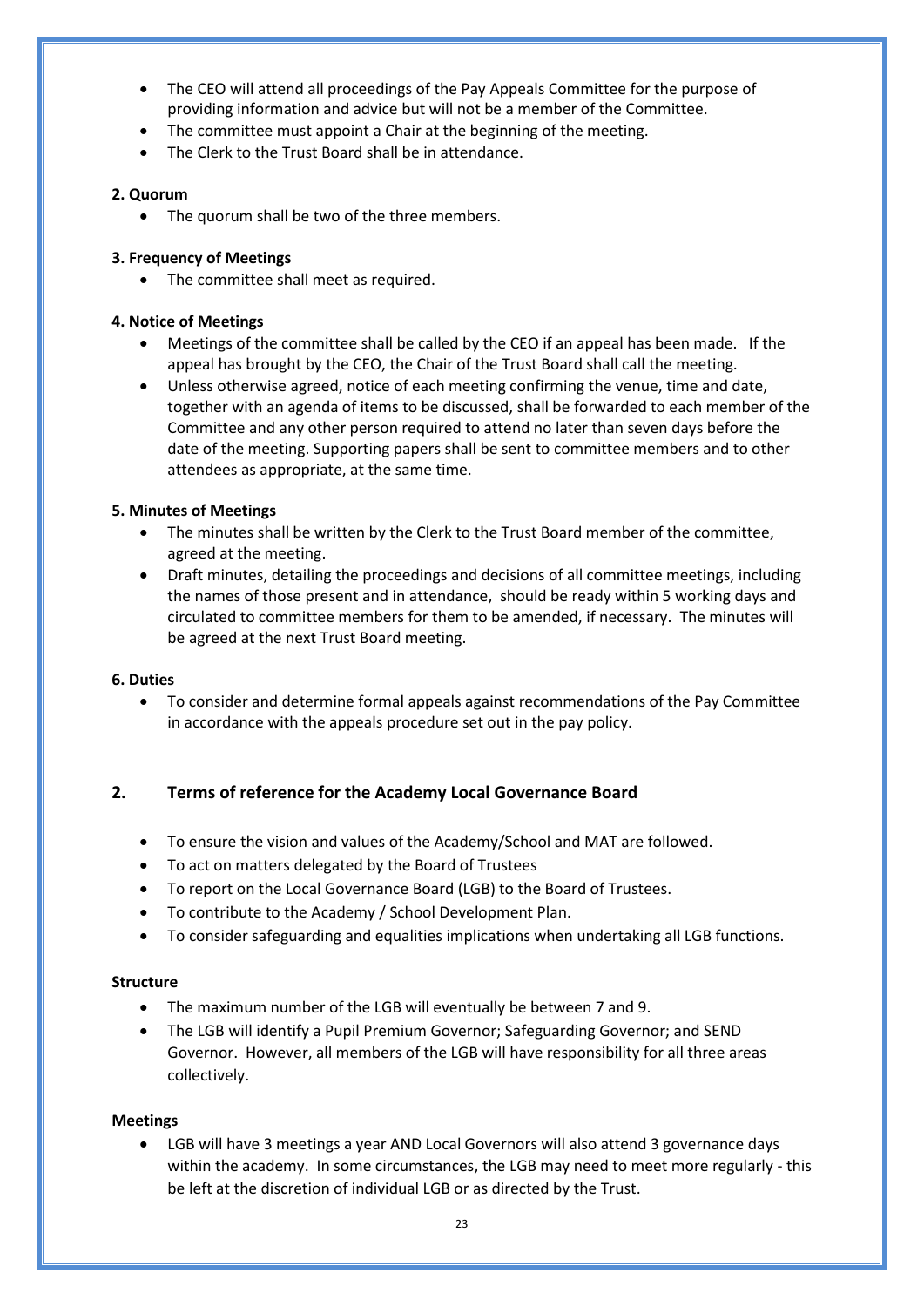- The Annual General Meeting of the LGB will take place at the beginning of the Autumn Term meeting.
- Each Governor will sign the Code of Conduct for LGB Governors following the AGM of the LGB.
- The dates for the year's meetings and the governance days will be set at the end of the Summer Term of the previous academic year and circulated. There is an expectation that the Local Governors attend all meetings / days.
- The agenda for each meeting will available no later than one week before each meeting and governors notified of its availability on the GVO.
- LGB meetings will not be open to the public but minutes shall be made available. Information relating to a named person or any other matter that the LGB considers confidential should only be available for viewing by members of the LGB and officers of the MAT if both are absent, the LGB shall appoint an acting chair for the meeting from amongst their number.
- In the absence of the Chair, the Vice-Chair should take over the meeting. Should the Vice-Chair also be absent, the LGB shall choose an Acting Chair for that meeting from among their number.
- In the absence of the Clerk the LGB shall choose a clerk for that meeting from among their number (someone who is not the Headteacher).
- The Clerk will forward the draft minutes of each meeting to the Chair. Once checked the minutes will be uploaded on to the GVO.
- Any decisions taken must be determined by a majority of votes of LGB members present.

# **Quorum**

• This must be not less than three members of the LGB and will not be quorate if the majority is Academy based employees.

## **General**

- To ensure the children are set clear and ambitious strategic priorities and targets.
- To agree the outcomes from the Academy's/School's self-evaluation, from due diligence and OFSTED reports and other internal and external reports, including safeguarding and health and safety, ensuring they are used to inform the priorities in the Academy's/School's action and development plan;
- To ask challenging questions of the Academy's/School's leaders.
- To ensure safeguarding and health and safety policies and procedures are in place and followed and children and staff are in a safe environment.
- To develop and review policies identified within the Academy's / School's policy review programme and in accordance with its delegated powers (e.g. sex education and pupil behaviour/discipline) and ensure they have been implemented and are operating effectively.
- To ensure that the requirements of children with special needs are met, as laid out in the Code of Practice, and termly reports are received from the Headteacher.

# **Curriculum Planning and Scrutiny**

- To review, monitor and evaluate the curriculum offer.
- To ensure all children, regardless of ability and need, have access to a broad, balanced and engaging curriculum; ensuring all groups and individuals are making good or better progress.

## **Assessment and Improvement**

• To monitor and evaluate the effectiveness of leadership.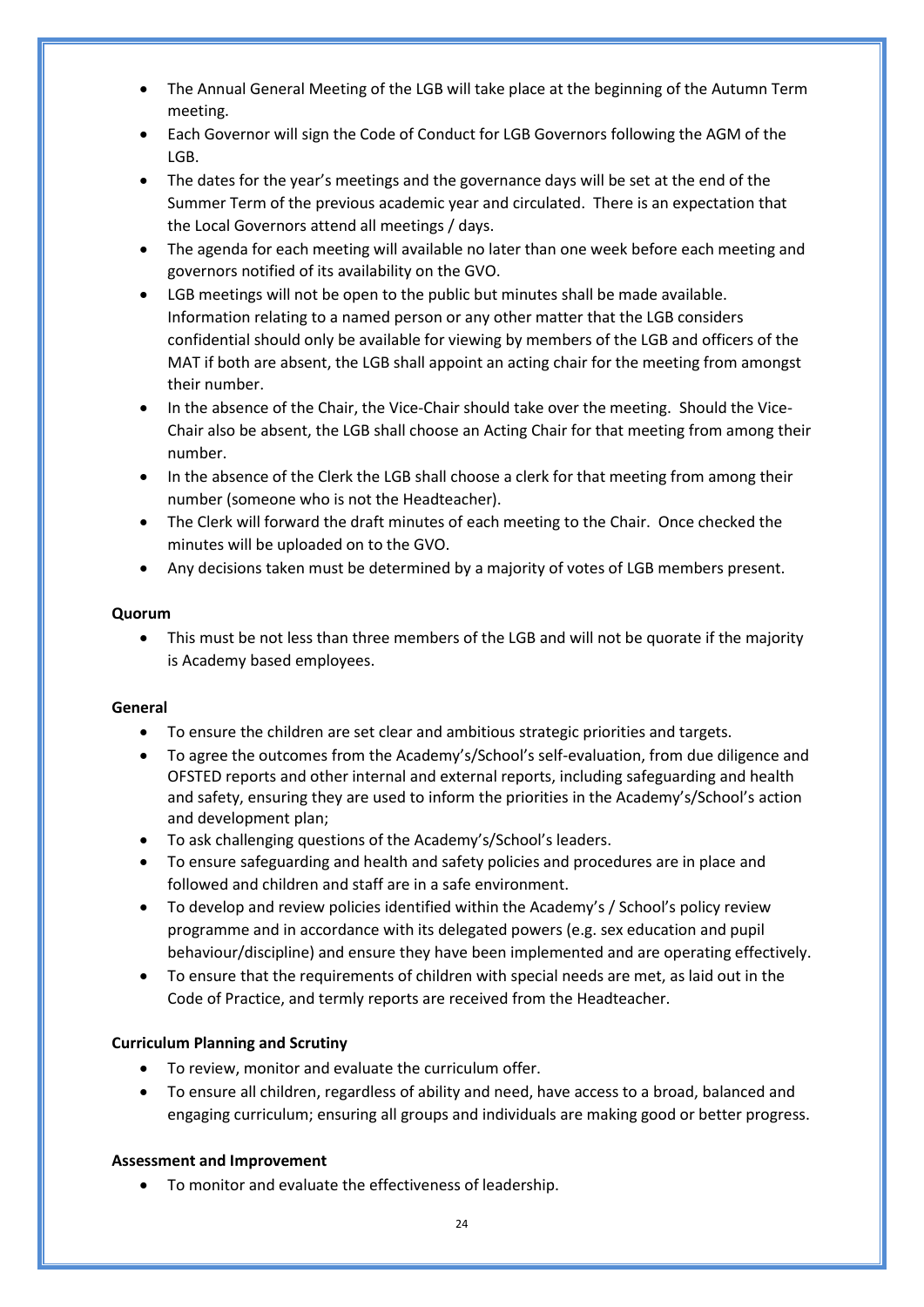- To monitor and evaluate the impact of quality of teaching on rates of pupil progress and standards of achievement.
- To monitor and evaluate rates of progress and standards of achievement by pupils, including any underachieving groups.
- To set priorities for improvement, and monitor and evaluate the impact of improvement plans which relate to the LGB's area of operation.
- To monitor the use of Government funding to ensure it is used wisely for the children. Money received for pupil premium and sports funding should also be spent wisely within the guidelines.
- To ensure SEND funding is used appropriately for the benefit of each child on the SEND register.
- To monitor and evaluate provision for all groups of vulnerable children, ensuring all their needs have been identified and addressed, and their progress and achievement evaluated.
- To regularly review and develop the Assessment Policy and to ensure that the policy is operating effectively.
- To consider recommendations from external reviews of the Academy, agree actions as a result of reviews and evaluate regularly the implementation of the plan.
- To ensure that all children have equal opportunities.
- To ensure the curriculum is delivered within the constraints of the annual budget.
- To monitor and evaluate the impact of continuing professional development on improving staff performance.

# **Engagement**

- To maintain mechanisms which promote good parent / carer / family relationships with the school.
- To develop and maintain good links with the local community.
- To appoint when necessary a link Governor to act on a specific issue, making relevant enquiries of the relevant staff, and reporting to the governing body on the progress on the relevant Academy/School priority;
- To gather the views from the Academy's/School's stakeholders (pupils, parents, staff, and the wider community, including local employers) and evaluate the findings.
- To monitor the school's publicity, public presentation and relationships with the wider community.
- To identify and celebrate pupil achievements.
- To oversee arrangements for educational visits, including the appointment of the named coordinator.
- To ensure all statutory requirements for reporting and publishing information are met and the school website content is fully compliant and presented in an accessible way.

# **3. Articles of Association**

Please see our website for Articles of Association: <http://www.ipmat.co.uk/key-information/trust-documents>

# **4. Scheme of Delegation 2021-2022**

The Board of Trustees has overall legal responsibility for the operation of Inspire Partnership Multi Academy Trust (the Trust) and the academies within it. It is legally responsible and accountable to the DfE and has to operate and comply with the provisions set out in its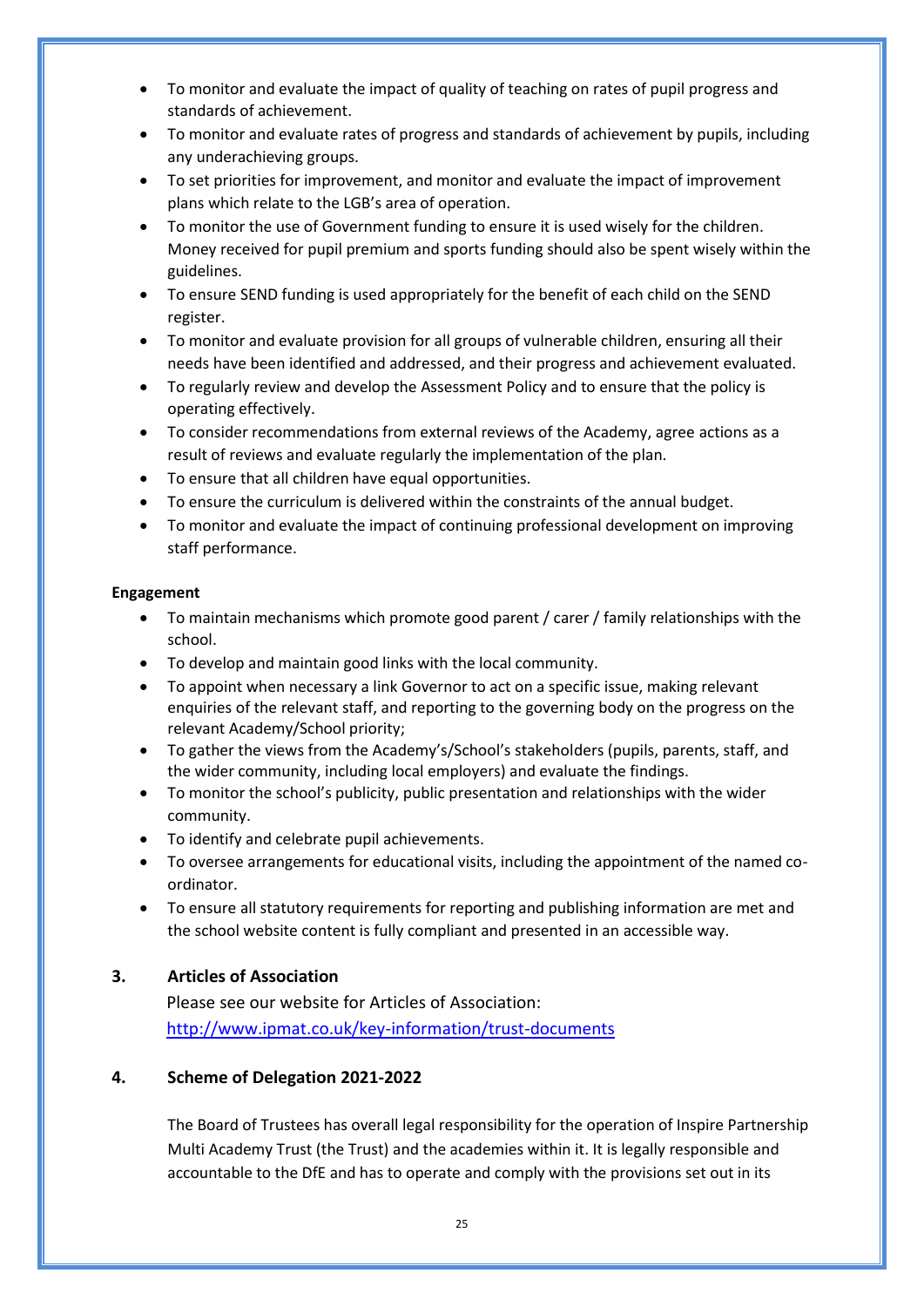constitutional documents and all relevant legislation including the Articles of Association of the Trust, the Master Funding Agreement and the Academies Handbook.

In accordance with the terms of its Articles of Association, the Trust's powers are exercised by its Trustees with the CEO having executive authority for day-to-day operations. In accordance with the terms of its constitutional documents and, where applicable, determinations made by the Trustees, this Scheme of Delegation sets out in detail those powers which are reserved to the Trustees (the Board) and the responsibilities delegated to Executive Officers, Head Teachers and Local Governing Body (LGB).

This document (see below) works in conjunction with the Financial Scheme of Delegation and the Policy Approval Schedule.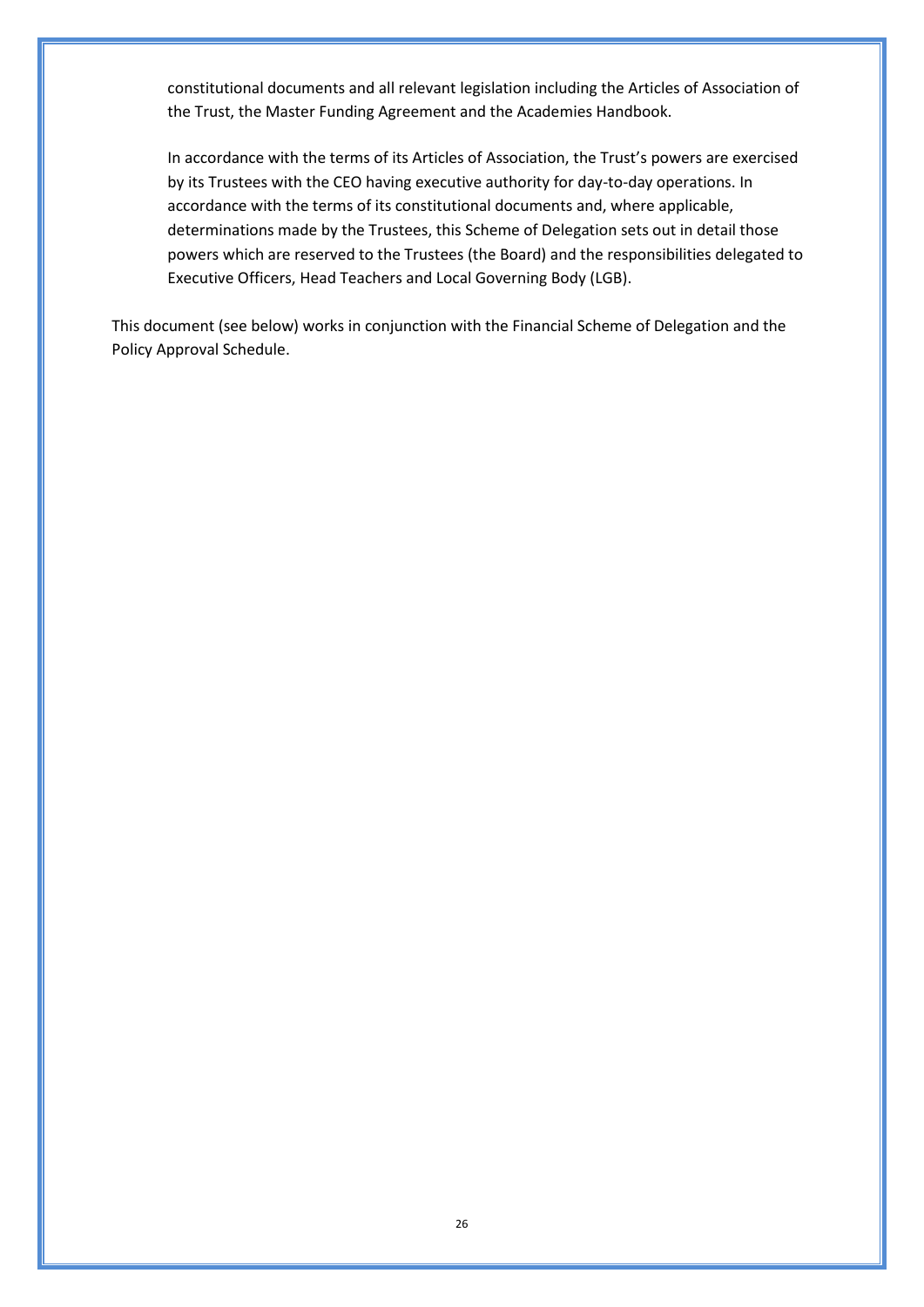| KEY:  | $A - Approve$<br>J - Joint Approval<br>$R - Recommend$<br>D - Develop<br>I-Implement<br>M - Monitor<br>S - Strategic Monitoring | <b>MEMBERS</b> | T TRUST BOARD  | RESOURCES & AUDIT<br>(Inc Risk and Pay) | CURRICULUM &<br>STANDARDS | CEO/DCEO       | CFO            | BOO, SBO,<br>ESTATES OFFICER | coo             | <b>GB</b>    | <b>HEADTEACHERS</b> | CLERK          |
|-------|---------------------------------------------------------------------------------------------------------------------------------|----------------|----------------|-----------------------------------------|---------------------------|----------------|----------------|------------------------------|-----------------|--------------|---------------------|----------------|
| 1.    | <b>STRATEGY</b>                                                                                                                 |                |                |                                         |                           |                |                |                              |                 |              |                     |                |
| $1.1$ | Growth Plan                                                                                                                     |                | A <sub>S</sub> |                                         |                           | <b>DRI</b>     | D <sub>1</sub> |                              | D <sub>1</sub>  |              |                     |                |
| $1.2$ | Trust Strategic Plan: agreeing key priorities and KPIs                                                                          |                | A <sub>S</sub> |                                         |                           | <b>DRI</b>     | D <sub>1</sub> |                              | D <sub>1</sub>  |              |                     |                |
| 1.3   | Admission of new schools to Trust                                                                                               |                | A <sub>S</sub> |                                         |                           | <b>DRI</b>     | D <sub>1</sub> |                              | D <sub>1</sub>  |              |                     |                |
| 2.    | <b>GOVERNANCE</b>                                                                                                               |                |                |                                         |                           |                |                |                              |                 |              |                     |                |
| 2.1   | Members: Appoint / Remove                                                                                                       | A              |                |                                         |                           |                |                |                              |                 |              |                     |                |
| 2.2   | Trustees: Appoint / Remove (the majority of Trustees must be appointed by<br>Members)                                           | A              | RD             |                                         |                           | D              |                |                              |                 |              |                     |                |
| 2.3   | Board Committee Chairs: Appoint / Remove                                                                                        |                | Α              | R                                       | $\mathsf{R}$              |                |                |                              |                 |              |                     |                |
| 2.4   | LGB Chairs: Appoint / Remove                                                                                                    |                | J              |                                         |                           | J              |                |                              |                 | $\mathsf{R}$ |                     | $\mathbf{I}$   |
| 2.5   | Changes to Governance Structures and functions (Committees)                                                                     |                | Α              |                                         |                           | R              |                |                              |                 |              |                     | $\blacksquare$ |
| 2.6   | Changes to Scheme of Delegation: review / agree annually                                                                        |                | A              |                                         |                           | R              | D <sub>1</sub> |                              | D <sub>1</sub>  |              |                     | D <sub>1</sub> |
| 2.7   | Determine level of delegation to LGB of each academy: review / agree annually                                                   |                | Α              |                                         |                           | R              |                |                              |                 |              |                     |                |
| 2.8   | Terms of reference for committees of the Board of Trustees: review / agree<br>annually                                          |                | Α              |                                         |                           | D <sub>R</sub> |                |                              |                 |              |                     | D              |
| 2.9   | Approval of Constitution and Terms of Reference for LGBs.                                                                       |                | Α              |                                         |                           |                |                |                              |                 |              |                     |                |
| 2.10  | Annual schedule of Board, Committee and LGB meetings                                                                            |                | A              |                                         |                           | $\overline{1}$ |                | $\mathsf{R}$                 |                 |              |                     | $\overline{D}$ |
| 2.11  | Appoint and remove Clerks to Board and LGBs                                                                                     |                | A              |                                         |                           | R <sub>1</sub> |                |                              |                 |              |                     |                |
| 2.12  | Maintenance of Register of Interests                                                                                            |                |                |                                         |                           |                | $\mathsf S$    |                              |                 |              |                     | D <sub>1</sub> |
| 2.13  | Approval of Trust policies not referenced under other sections                                                                  |                | A              |                                         |                           |                | <b>DRI</b>     |                              | D <sub>RI</sub> |              |                     |                |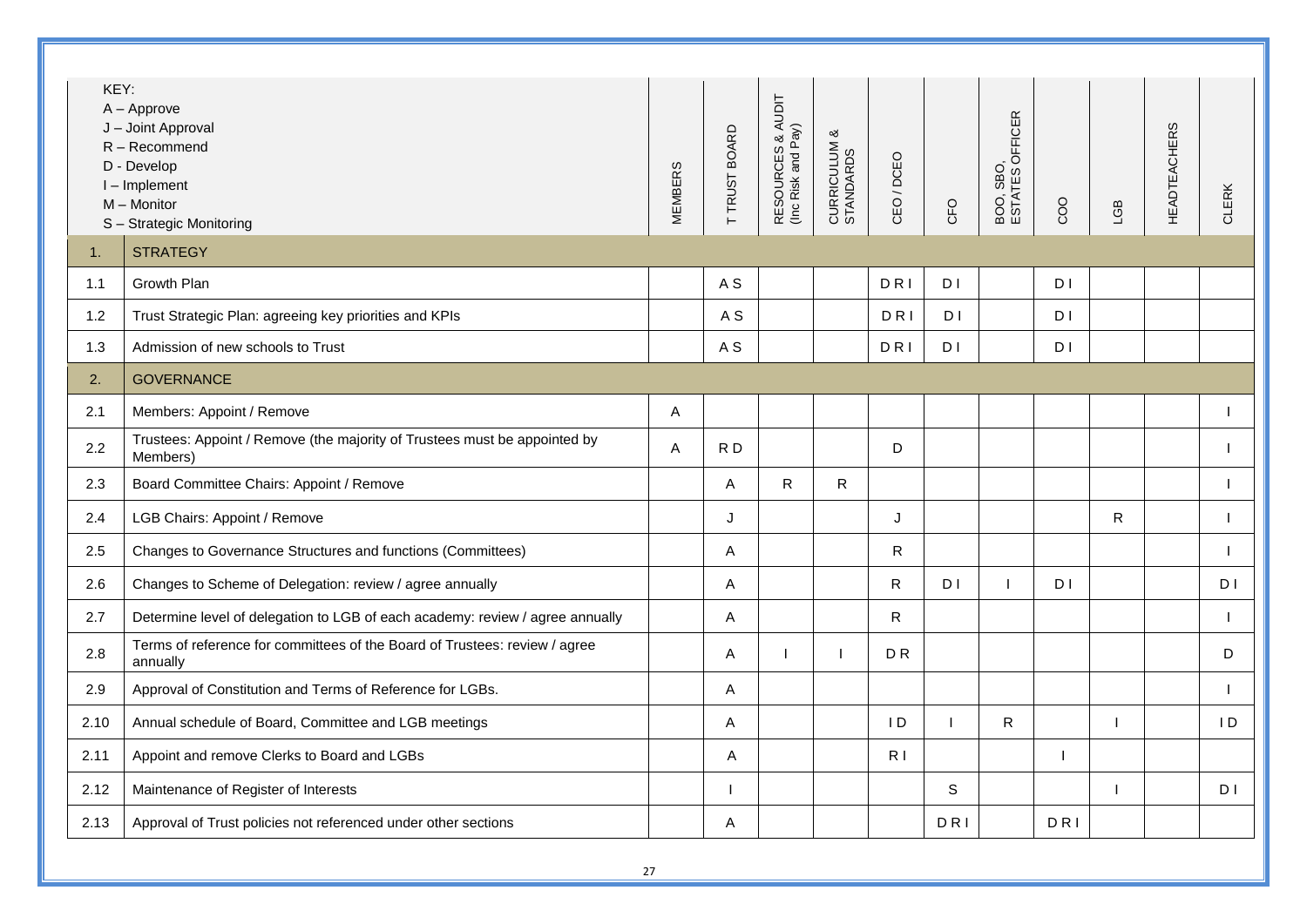| KEY:<br>$A - Approve$<br>J - Joint Approval<br>R - Recommend<br>D - Develop<br>I-Implement<br>$M -$ Monitor<br>S - Strategic Monitoring<br><b>GOVERNANCE Cont'd</b><br>2. |                                                        | <b>MEMBERS</b> | TRUST BOARD  | RESOURCES & AUDIT<br>(Inc Risk and Pay) | CURRICULUM &<br>STANDARDS | CEO / DCEO | CFO            | BOO, SBO,<br>ESTATES OFFICER | COO            | <b>GB</b> | <b>HEADTEACHERS</b> | CLERK |
|---------------------------------------------------------------------------------------------------------------------------------------------------------------------------|--------------------------------------------------------|----------------|--------------|-----------------------------------------|---------------------------|------------|----------------|------------------------------|----------------|-----------|---------------------|-------|
|                                                                                                                                                                           |                                                        |                |              |                                         |                           |            |                |                              |                |           |                     |       |
| 2.14                                                                                                                                                                      | Format for Head teacher Report for LGB                 |                | $\mathsf A$  |                                         |                           | DR         |                |                              |                |           |                     |       |
| 2.15                                                                                                                                                                      | Trustee performance monitoring through periodic review | $\mathsf S$    |              |                                         |                           |            |                |                              |                |           |                     |       |
| 2.16                                                                                                                                                                      | LGB performance monitoring through periodic review     |                | A            |                                         |                           | R          |                |                              |                |           | $\mathsf{R}$        |       |
| 2.17                                                                                                                                                                      | <b>Complaints Policy</b>                               |                | A            |                                         |                           | R.         |                |                              | D <sub>1</sub> |           |                     |       |
| 3.                                                                                                                                                                        | STATUTORY REPORTING                                    |                |              |                                         |                           |            |                |                              |                |           |                     |       |
| 3.1                                                                                                                                                                       | <b>Trust Annual Accounts</b>                           | $\mathsf S$    | A            | $\mathsf{R}$                            |                           |            |                |                              |                |           |                     |       |
| 3.2                                                                                                                                                                       | Response to Auditors' Management Letter                |                | $\mathbf S$  | A                                       |                           |            |                |                              |                |           |                     |       |
| 3.3                                                                                                                                                                       | Appointment/Removal of external auditors               | Α              | $\mathsf{R}$ | S                                       |                           |            | R <sub>1</sub> |                              |                |           |                     |       |
| 3.4                                                                                                                                                                       | <b>Budget Forecast Return</b>                          |                | J            | $\mathsf{R}$                            |                           | MJS        | DRI            |                              |                |           |                     |       |
| 3.5                                                                                                                                                                       | Other Accounting Returns DFE/EFSA                      |                |              |                                         |                           | M A        | <b>DRI</b>     |                              | <b>DRI</b>     |           |                     |       |
| 3.6                                                                                                                                                                       | Pension EOYC                                           |                |              |                                         |                           | M          | <b>DRI</b>     |                              |                |           |                     |       |
| 3.7                                                                                                                                                                       | Payroll Annual return (inc P11D)                       |                |              |                                         |                           | M          | A              |                              | <b>DRI</b>     |           |                     |       |
| 3.8                                                                                                                                                                       | Corporation Tax                                        |                |              |                                         |                           | M          | <b>DRI</b>     |                              |                |           |                     |       |
| 4.                                                                                                                                                                        | SYSTEMS OF INTERNAL FINANCIAL CONTROL                  |                |              |                                         |                           |            |                |                              |                |           |                     |       |
| 4.1                                                                                                                                                                       | Internal financial control procedures                  |                |              | A                                       |                           | M          | <b>DRI</b>     |                              |                |           |                     |       |
| 4.2                                                                                                                                                                       | Financial regulations and associated policies          |                |              | A                                       |                           | M          | <b>DRI</b>     |                              |                |           |                     |       |
| 4.3                                                                                                                                                                       | Appointment of Internal Auditors and agree audit plan  |                |              | A                                       |                           |            | R <sub>l</sub> |                              |                |           |                     |       |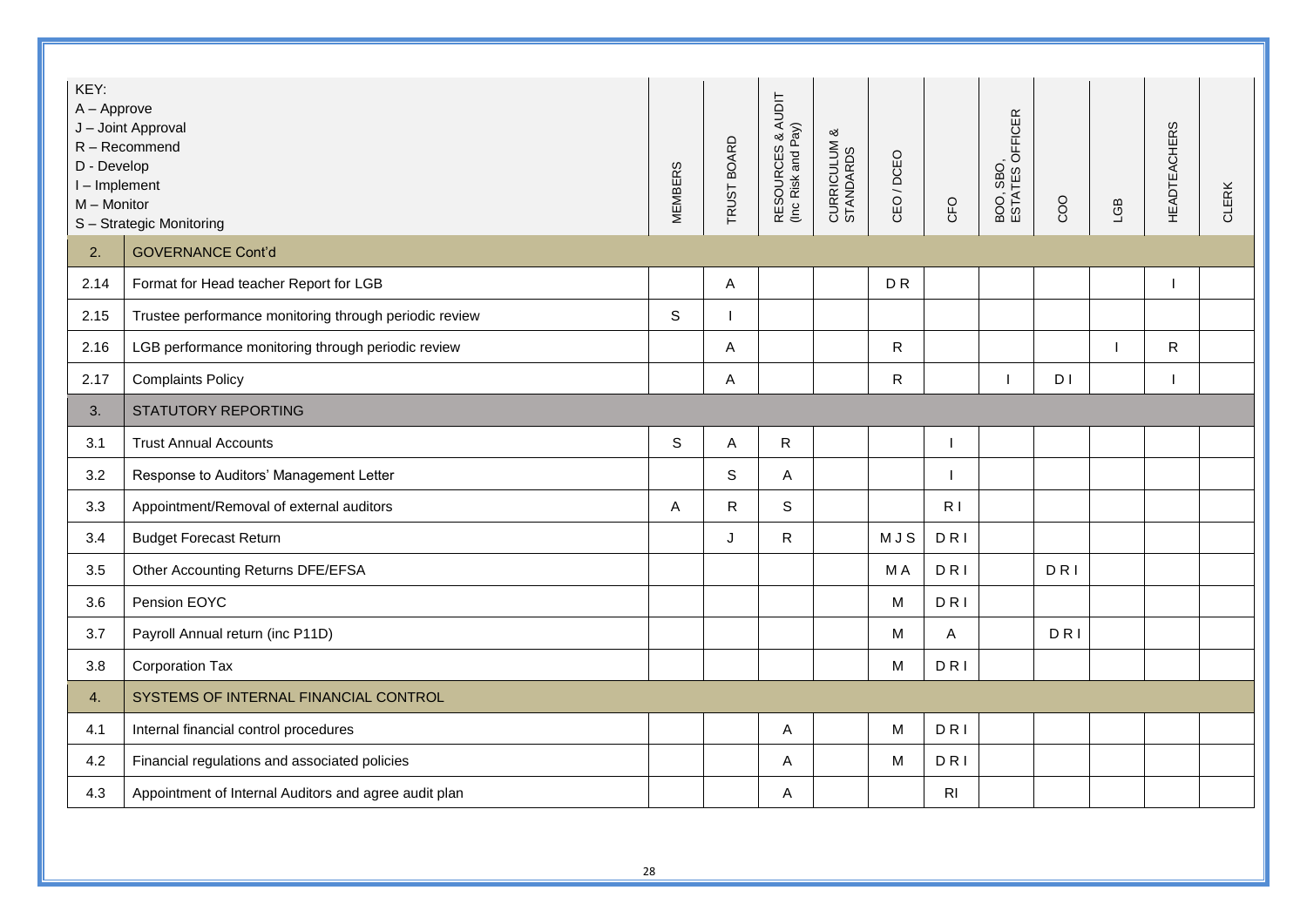| KEY:<br>$A - Approve$<br>D - Develop<br>I-Implement<br>$M -$ Monitor | J - Joint Approval<br>$R - Recommend$<br>S - Strategic Monitoring                                  | <b>MEMBERS</b> | TRUST BOARD    | & AUDIT<br>Pay)<br>RESOURCES &<br>(Inc Risk and P | CURRICULUM &<br>STANDARDS | CEO/DCEO | CFO            | BOO, SBO,<br>ESTATES OFFICER | COO        | <b>GB</b> | <b>HEADTEACHERS</b> | CLERK |
|----------------------------------------------------------------------|----------------------------------------------------------------------------------------------------|----------------|----------------|---------------------------------------------------|---------------------------|----------|----------------|------------------------------|------------|-----------|---------------------|-------|
| 5.                                                                   | <b>BUDGET AND MANAGEMENT REPORTING</b>                                                             |                |                |                                                   |                           |          |                |                              |            |           |                     |       |
| 5.1                                                                  | Trust Budget - 3 Year Plan                                                                         |                | A              | R <sub>S</sub>                                    |                           | S        | M <sub>D</sub> |                              |            |           |                     |       |
| 5.2                                                                  | Academy Budget - 3 Year plan                                                                       |                |                | Α                                                 |                           | S        | <b>MDR</b>     | D <sub>1</sub>               |            |           | D <sub>1</sub>      |       |
| 5.3                                                                  | Monthly Management Accounts                                                                        |                |                | S                                                 |                           | S        | D <sub>1</sub> | M                            |            | M         |                     |       |
| 5.4                                                                  | Central spend / Trust levy: review and agree                                                       |                | A              | R S                                               |                           | M        | <b>DRI</b>     |                              | <b>DRI</b> |           |                     |       |
| 5.5                                                                  | Effective use of benchmarking to ensure robustness / value for money at Trust<br>and academy level |                |                | S                                                 |                           | M        | <b>DRI</b>     |                              |            |           |                     |       |
| 5.6                                                                  | Budget virements over £10,000                                                                      |                |                | $\mathsf S$                                       |                           | Α        | <b>DRI</b>     |                              | <b>DRI</b> |           |                     |       |
| 5.7                                                                  | Budget virements under £10,000                                                                     |                |                |                                                   |                           |          | J M            | <b>DRI</b>                   | J          |           |                     |       |
| 6.                                                                   | PURCHASING AND PROCUREMENT                                                                         |                |                |                                                   |                           |          |                |                              |            |           |                     |       |
| 6.1                                                                  | Enter into contracts above £50,000                                                                 |                | A <sub>S</sub> |                                                   |                           | M        | D <sub>R</sub> |                              | DR         |           |                     |       |
| 6.2                                                                  | Enter into contracts above £25,000 to £50,000 (within Budget)                                      |                |                | A S                                               |                           | M        | D <sub>R</sub> |                              | DR         |           |                     |       |
| 6.3                                                                  | Enter into contracts between £5,000 - £25,000 (within Budget)                                      |                |                |                                                   |                           | Α        | M              | <b>DRI</b>                   | М          |           |                     |       |
| 6.4                                                                  | Enter into contracts below £5,000 (within Budget)                                                  |                |                |                                                   |                           |          | J              | DRI                          | J          |           | M                   |       |
| 6.5                                                                  | Develop, review and approve Trust wide procurement strategies and efficiency<br>savings programme  |                |                | A S                                               |                           | м        | DRI            |                              | DRI.       |           |                     |       |
| 6.6                                                                  | Entering into leasing agreements above £25,000 (total value over life of lease)                    |                | S              | A                                                 |                           | M        | <b>DRI</b>     |                              | DRI        |           |                     |       |
| 6.7                                                                  | Entering into leasing agreements up to £25,000 (total value over life of lease)                    |                |                | M                                                 |                           | A        | <b>DRI</b>     |                              | DRI        |           |                     |       |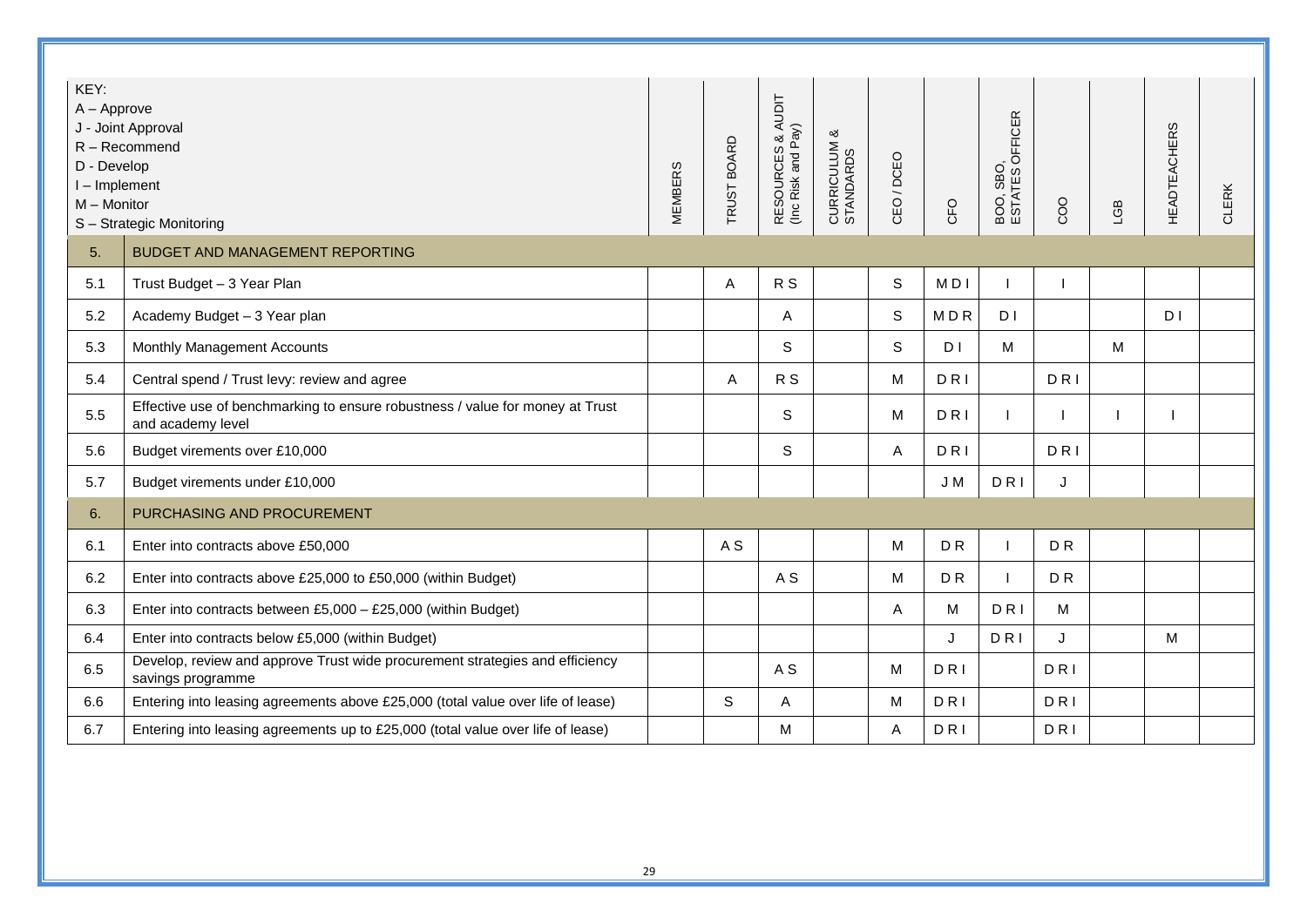| KEY:<br>$A - Approve$<br>J - Joint Approval<br>R - Recommend<br>D - Develop<br>I-Implement<br>$M -$ Monitor<br>S - Strategic Monitoring |                                                                                                                                 | <b>MEMBERS</b> | TRUST BOARD | & AUDIT<br>RESOURCES & AL<br>(Inc Risk and Pay) | య<br>CURRICULUM &<br>STANDARDS | CEO/DCEO | CFO            | BOO, SBO,<br>ESTATES OFFICER | COO | LGB | <b>HEADTEACHERS</b> | CLERK |
|-----------------------------------------------------------------------------------------------------------------------------------------|---------------------------------------------------------------------------------------------------------------------------------|----------------|-------------|-------------------------------------------------|--------------------------------|----------|----------------|------------------------------|-----|-----|---------------------|-------|
| 7.                                                                                                                                      | BANKING AUTHORITY AND CASH MANAGEMENT                                                                                           |                |             |                                                 |                                |          |                |                              |     |     |                     |       |
| 7.1                                                                                                                                     | Investments above £85,000                                                                                                       |                | A           | M                                               |                                |          | R <sub>1</sub> |                              |     |     |                     |       |
| 7.2                                                                                                                                     | Investments below £85,000 (FSCS Limit)                                                                                          |                | $\mathsf S$ | Α                                               |                                |          | R <sub>1</sub> |                              |     |     |                     |       |
| 7.3                                                                                                                                     | Open new bank accounts                                                                                                          |                |             | A M                                             |                                |          | <b>DRI</b>     |                              |     |     |                     |       |
| 7.4                                                                                                                                     | New credit cards                                                                                                                |                |             |                                                 |                                | J        | J M            | DRI                          |     |     |                     |       |
| 8.                                                                                                                                      | <b>TRANSACTION PROCESSING</b>                                                                                                   |                |             |                                                 |                                |          |                |                              |     |     |                     |       |
| 8.1                                                                                                                                     | Purchasing - approve a Purchase Order or Non-Order Invoice above £25,000<br>(Trustee approval delegated to Chair or Vice Chair) |                |             | Α                                               |                                |          | RIM            |                              |     |     |                     | M     |
| 8.2                                                                                                                                     | Purchasing - approve a Purchase Order or Non-Order Invoice £10,000 to £25,000                                                   |                |             |                                                 |                                | A        | M              | R <sub>1</sub>               |     |     |                     |       |
| 8.3                                                                                                                                     | Purchasing - approve a Purchase Order or Non-Order Invoice above £1,000 but<br>below £10,000                                    |                |             |                                                 |                                |          | M              | DRI                          |     |     | Α                   |       |
| 8.4                                                                                                                                     | Purchasing - approve a Purchase Order or Non-Order Invoice up to £1,000                                                         |                |             |                                                 |                                |          | м              | DRIA                         |     |     |                     |       |
| 8.5                                                                                                                                     | BACS - approve BACS runs                                                                                                        |                |             |                                                 |                                |          | J              | J                            |     |     |                     |       |
| 8.6                                                                                                                                     | Approve Trustee and CEO expenses (except own)                                                                                   |                | A           |                                                 |                                |          |                |                              |     |     |                     |       |
| 8.7                                                                                                                                     | Approve Headteacher / Central Team Expenses                                                                                     |                |             |                                                 |                                | Α        |                |                              |     |     |                     |       |
| 8.8                                                                                                                                     | Write-off bad debts under £1,000                                                                                                |                |             |                                                 |                                | Α        | R <sub>1</sub> |                              |     |     |                     |       |
| 8.9                                                                                                                                     | Write-off bad debts over £1,000                                                                                                 |                |             | Α                                               |                                |          | R <sub>1</sub> |                              |     |     |                     |       |
| 9.                                                                                                                                      | <b>FIXED ASSETS</b>                                                                                                             |                |             |                                                 |                                |          |                |                              |     |     |                     |       |
| 9.1                                                                                                                                     | Asset Register - completion of accurate register for each setting                                                               |                |             |                                                 |                                |          |                | М                            |     |     |                     |       |
| 9.2                                                                                                                                     | Disposal of assets with a net book value of up to £1,000 (at any year in 1 setting)                                             |                |             |                                                 |                                | Α        | R <sub>1</sub> |                              |     |     |                     |       |
| 9.3                                                                                                                                     | Disposal of assets with a net book value of £1,000 or over                                                                      |                |             | A                                               |                                |          | R <sub>1</sub> |                              |     |     |                     |       |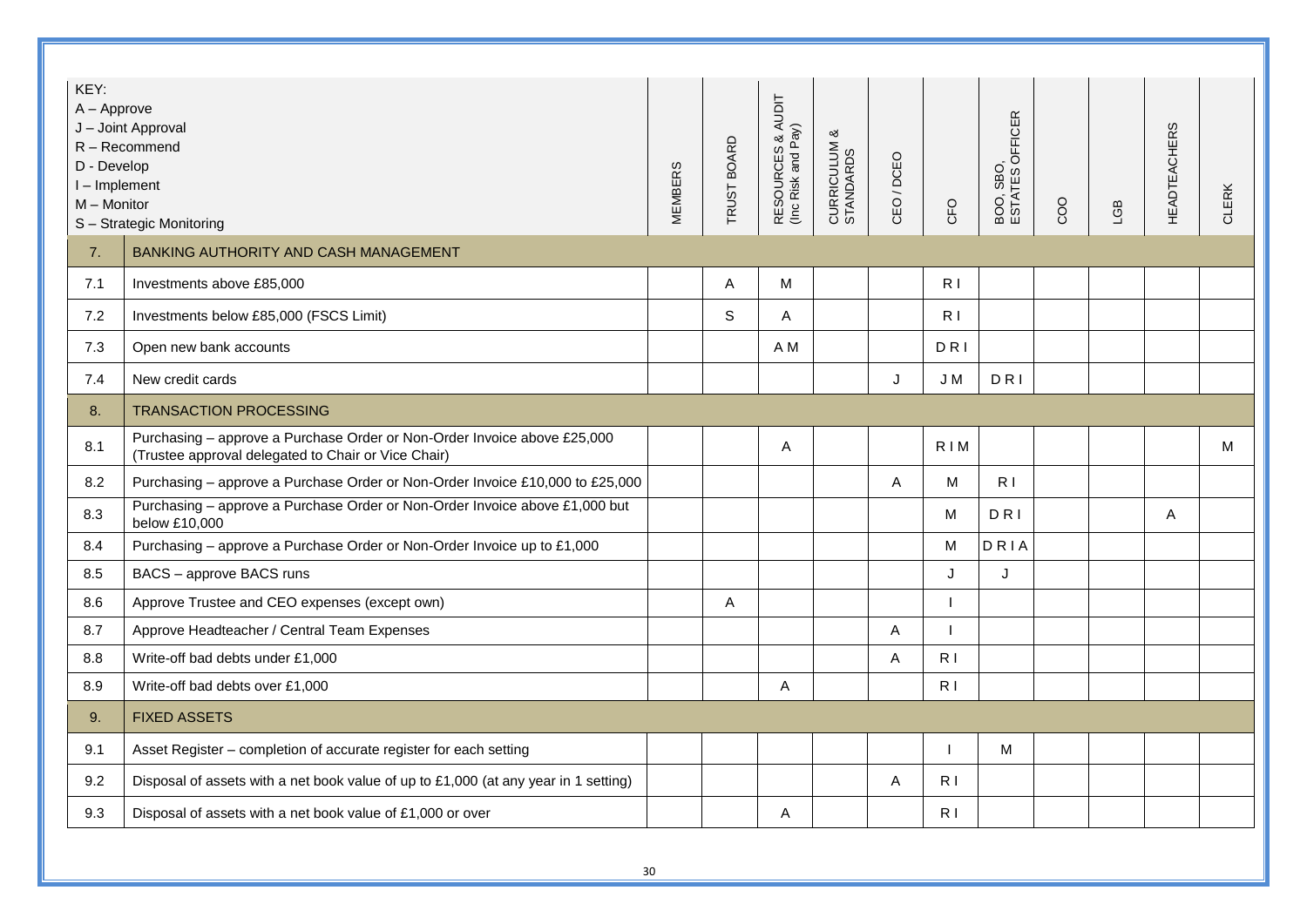| KEY:<br>$A - Approve$<br>D - Develop<br>I - Implement<br>M - Monitor | J - Joint Approval<br>$R - Recommend$<br>S - Strategic Monitoring                             | MEMBERS | TRUST BOARD | RESOURCES & AUDIT<br>(Inc Risk and Pay) | CURRICULUM &<br>STANDARDS | CEO/DCEO       | CFO            | BOO, SBO, FO<br>ESTATES OFFICER | coo            | <b>GB</b> | <b>HEADTEACHERS</b> | <b>CLERK</b> |
|----------------------------------------------------------------------|-----------------------------------------------------------------------------------------------|---------|-------------|-----------------------------------------|---------------------------|----------------|----------------|---------------------------------|----------------|-----------|---------------------|--------------|
| 10.                                                                  | <b>STAFF AND PAY</b>                                                                          |         |             |                                         |                           |                |                |                                 |                |           |                     |              |
| 10.1                                                                 | Approval of new or replacement Headteacher, Deputy and Assistant Headteacher<br>posts         |         | J           |                                         |                           | J              |                |                                 | D <sub>1</sub> | R.        |                     |              |
| 10.2                                                                 | Approval of new academy staffing structure                                                    |         |             |                                         |                           | A              |                |                                 | <b>DRI</b>     |           | R <sub>1</sub>      |              |
| 10.3                                                                 | Approval of new central team staffing structure                                               |         | A           |                                         |                           | R <sub>1</sub> | D              |                                 | D <sub>1</sub> |           |                     |              |
| 10.4                                                                 | CEO: Appoint/ Dismiss                                                                         |         | DRIA        |                                         |                           |                |                |                                 |                |           |                     |              |
| 10.5                                                                 | Deputy CEO, COO and CFO: Appoint / Dismiss                                                    |         | Α           |                                         |                           | <b>DRI</b>     |                |                                 |                |           |                     |              |
| 10.6                                                                 | Undertake the recruitment process and appoint other Central Team roles                        |         |             |                                         |                           | A              | D <sub>R</sub> |                                 | <b>DRI</b>     |           |                     |              |
| 10.7                                                                 | Undertake the recruitment process and appoint other academy teaching and<br>support roles     |         |             |                                         |                           |                |                | DRI                             |                |           | A                   |              |
| 10.8                                                                 | Termination of employment: no severance above contractual entitlement                         |         |             |                                         |                           | A              |                |                                 | DRI            |           | R                   |              |
| 10.9                                                                 | Termination of employment: severance above contractual entitlement or<br>settlement agreement |         | Α           |                                         |                           | R              |                |                                 | <b>DRI</b>     |           |                     |              |
| 10.10                                                                | New job descriptions and job evaluations                                                      |         |             |                                         |                           |                |                |                                 | <b>DRI</b>     |           |                     |              |
| 10.11                                                                | Restructures, redundancies processes                                                          |         |             | A                                       |                           | ${\sf R}$      | <b>DRI</b>     |                                 | <b>DRI</b>     |           |                     |              |
| 10.12                                                                | Suspension/return of Head teachers                                                            |         |             |                                         |                           | $\mathsf{I}$ A |                |                                 | <b>DRI</b>     |           |                     |              |
| 10.13                                                                | Suspensions/return of school teaching and support staff                                       |         |             |                                         |                           |                |                |                                 | DRI            |           | A <sub>1</sub>      |              |
| 10.14                                                                | Undertake an investigation relating to the Headteacher under a HR policy                      |         |             |                                         |                           | A              |                |                                 | <b>DRI</b>     |           |                     |              |
| 10.15                                                                | Undertake an investigation relating to a school-based employee under a HR Policy              |         |             |                                         |                           |                |                | D <sub>R</sub>                  | J              |           | J <sub>1</sub>      |              |
| 10.16                                                                | Take formal action relating to a Headteacher under a HR policy                                |         | Α           |                                         |                           | R              |                |                                 | <b>DRI</b>     |           |                     |              |
| 10.17                                                                | Take formal action relating to a school-based employee under a HR policy                      |         |             |                                         |                           |                |                |                                 | <b>DRI</b>     |           | A                   |              |
| 10.18                                                                | Take part in formal HR Hearings / Appeals                                                     |         |             |                                         |                           |                |                |                                 | D <sub>R</sub> |           | л                   |              |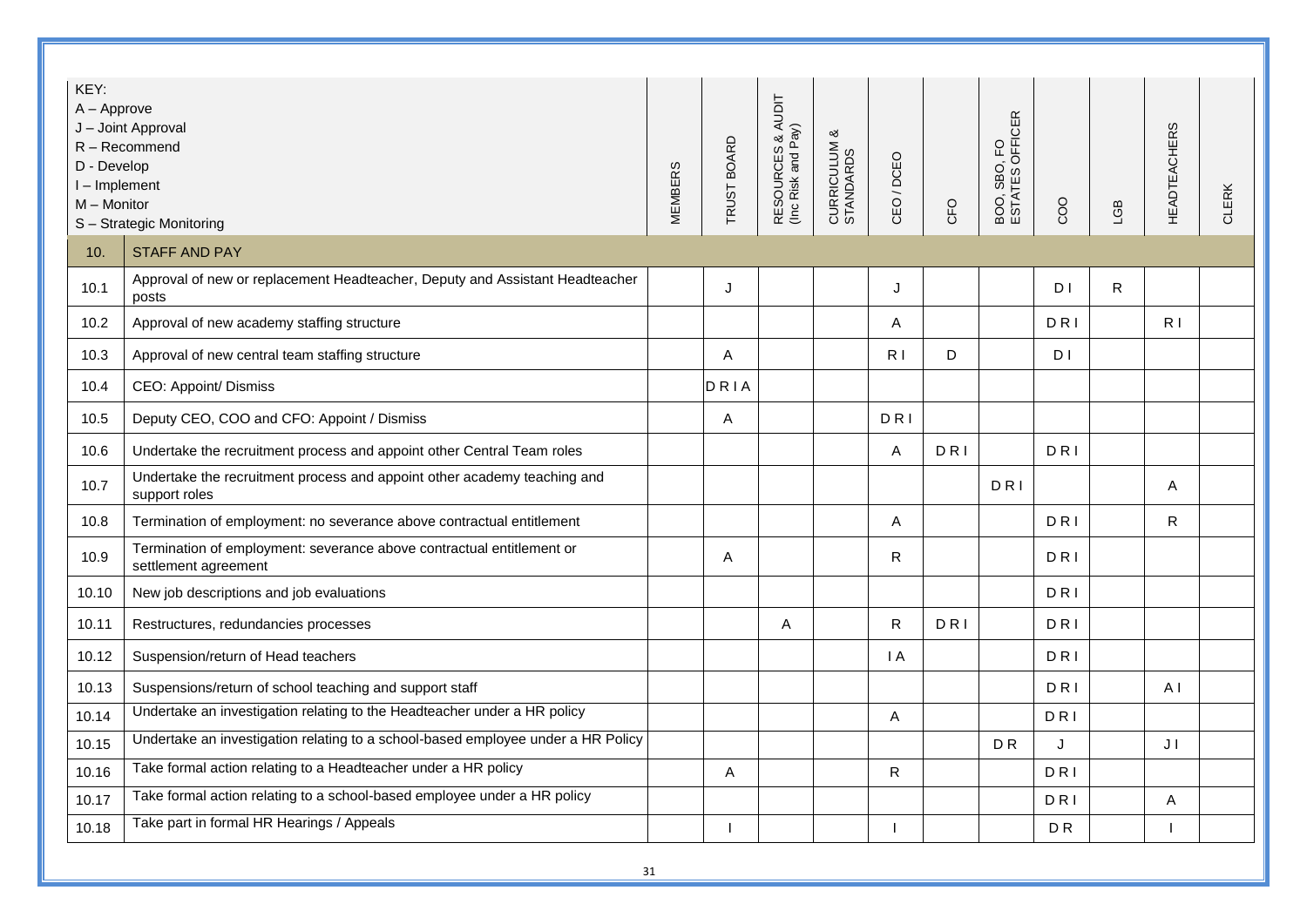| KEY:<br>$A - Approve$<br>D - Develop<br>I-Implement<br>$M -$ Monitor | R - Recommend<br>S - Strategic Monitoring                                                   | <b>MEMBERS</b> | TRUST BOARD    | and<br>RESOURCES &<br>AUDIT (Inc Risk a<br>Pay) | CURRICULUM &<br>STANDARDS | CEO / DCEO     | CFO | BOO, SBO, FO<br>ESTATES OFFICER | COO            | <b>GB</b> | <b>HEADTEACHERS</b> | <b>CLERK</b> |
|----------------------------------------------------------------------|---------------------------------------------------------------------------------------------|----------------|----------------|-------------------------------------------------|---------------------------|----------------|-----|---------------------------------|----------------|-----------|---------------------|--------------|
| 10.                                                                  | <b>STAFF AND PAY Cont'd</b>                                                                 |                |                |                                                 |                           |                |     |                                 |                |           |                     |              |
| 10.19                                                                | Inflationary pay increases                                                                  |                |                | Α                                               |                           |                | DRI |                                 |                |           |                     |              |
| 10.20                                                                | Undertake CEO performance review process and implement pay progression                      |                |                | AIM                                             |                           |                |     |                                 | IR             |           |                     |              |
| 10.21                                                                | Change to Central Team Leader Pay Range                                                     |                |                | Α                                               |                           | R.             |     |                                 |                |           |                     |              |
| 10.22                                                                | Central Team Pay Progression within Pay Range                                               |                |                |                                                 |                           | Α              | R   |                                 | <b>DRI</b>     |           |                     |              |
| 10.23                                                                | Undertake Headteacher performance review process                                            |                |                | S                                               |                           | AI             |     |                                 |                |           |                     |              |
| 10.24                                                                | Headteacher pay progression within ISR                                                      |                |                | Α                                               |                           | R.             |     |                                 |                |           |                     |              |
| 10.25                                                                | Change to Headteachers ISR                                                                  |                |                | Α                                               |                           | R.             |     |                                 | D <sub>1</sub> |           |                     |              |
| 10.26                                                                | Undertake School leadership members' performance review process (other than<br>Headteacher) |                |                |                                                 |                           | S              |     |                                 |                | M         | A <sub>l</sub>      |              |
| 10.27                                                                | School Leadership members pay progression/change of ISR (other than<br>Headteacher)         |                |                | Α                                               |                           | <b>DRM</b>     |     |                                 |                |           |                     |              |
| 10.28                                                                | Teachers' and support staff performance review process and pay progression                  |                |                |                                                 |                           | M <sub>R</sub> |     |                                 |                | A         | R                   |              |
| 10.29                                                                | Development of Trust and Academy succession plans                                           |                | A <sub>S</sub> |                                                 |                           | DRI            | DRI |                                 | DRI            |           |                     |              |
| 11.                                                                  | PERFORMANCE AND CURRICULUM                                                                  |                |                |                                                 |                           |                |     |                                 |                |           |                     |              |
| 11.1                                                                 | Academy SEF / Development Plan                                                              |                |                |                                                 |                           | A M            |     |                                 |                | D         | DRI                 |              |
| 11.2                                                                 | Review progress against Academy Development Plan                                            |                |                |                                                 |                           | S              |     |                                 |                | м         |                     |              |
| 11.3                                                                 | Curriculum Intent                                                                           |                |                |                                                 | A                         | $\mathsf{R}$   |     |                                 |                |           | D <sub>1</sub>      |              |
| 11.4                                                                 | Academy KPIs                                                                                |                |                |                                                 | A S                       | $\mathsf{R}$   |     |                                 |                |           | D <sub>1</sub>      |              |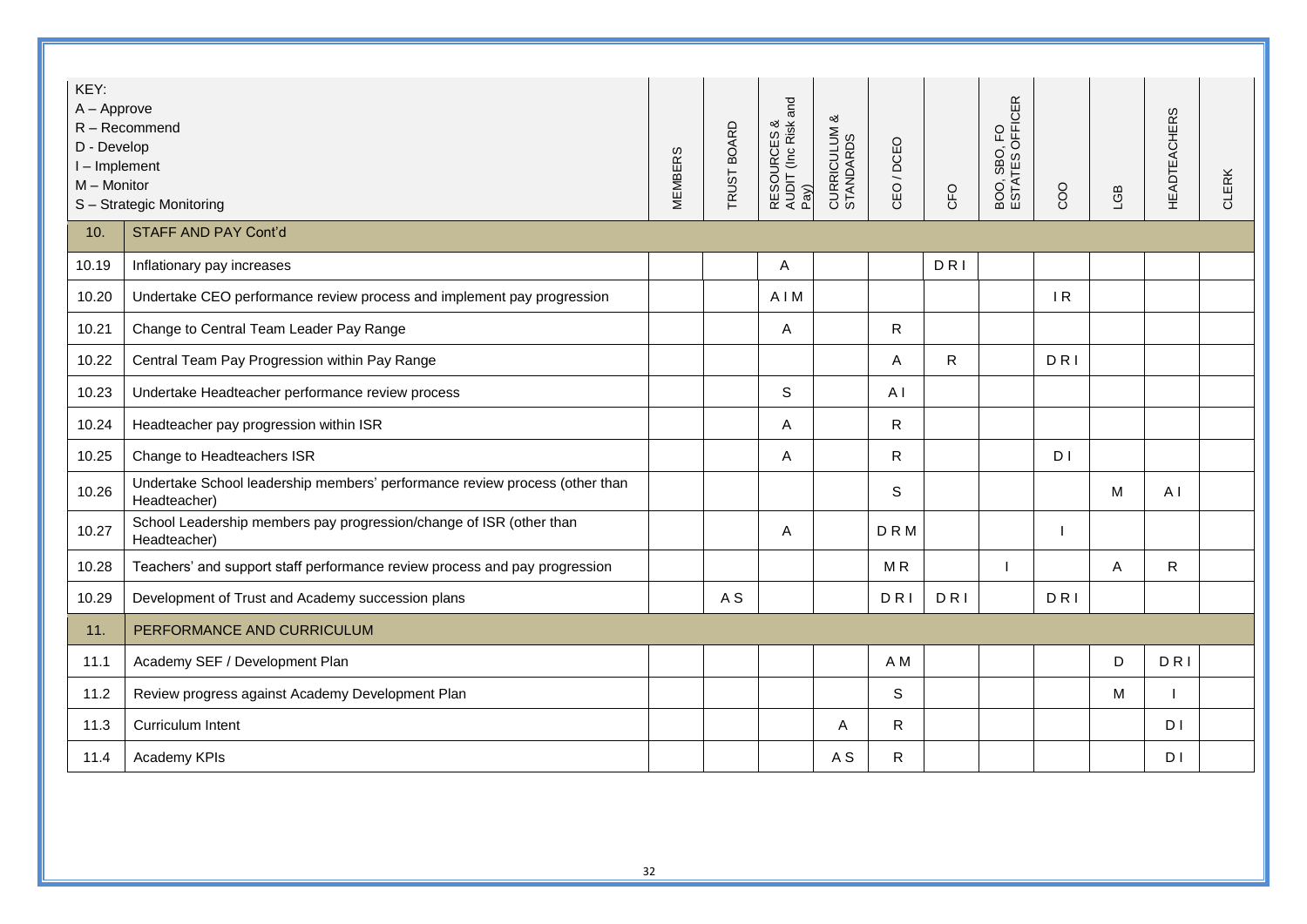| KEY:<br>$A - Approve$<br>D - Develop<br>I-Implement<br>M - Monitor | $R - Recommend$<br>S - Strategic Monitoring                        | <b>MEMBERS</b> | TRUST BOARD    | and<br>RESOURCES &<br>AUDIT (Inc Risk a<br>Pay) | CURRICULUM &<br>STANDARDS | CEO / DCEO | CFO            | BOO, SBO, FO<br>ESTATES OFFICER | COO             | <b>GB</b> | <b>HEADTEACHERS</b> | <b>CLERK</b> |
|--------------------------------------------------------------------|--------------------------------------------------------------------|----------------|----------------|-------------------------------------------------|---------------------------|------------|----------------|---------------------------------|-----------------|-----------|---------------------|--------------|
| 12.                                                                | <b>ADMISSIONS</b>                                                  |                |                |                                                 |                           |            |                |                                 |                 |           |                     |              |
| 12.1                                                               | Agree Admissions arrangements in consultation with LGBs            |                | A <sub>S</sub> |                                                 |                           | R          |                |                                 |                 | M         | D <sub>1</sub>      |              |
| 12.2                                                               | Publish admissions arrangements/policies                           |                |                |                                                 |                           | M          |                |                                 |                 |           |                     |              |
| 12.3                                                               | Admittance over PAN/refusal of place                               |                | J              |                                                 |                           | М          |                |                                 |                 | R         | J                   |              |
| 13.                                                                | PUPIL BEHAVIOUR                                                    |                |                |                                                 |                           |            |                |                                 |                 |           |                     |              |
| 13.1                                                               | Fixed term Exclusion                                               |                |                |                                                 |                           | М          |                |                                 |                 | S         | AI                  |              |
| 13.2                                                               | <b>Permanent Exclusions</b>                                        |                |                |                                                 |                           | J M        |                |                                 |                 | S         | JI                  |              |
| 13.3                                                               | Appointment of panel to hear appeals against a permanent exclusion |                |                |                                                 |                           | М          |                |                                 |                 |           |                     |              |
| 14.                                                                | <b>SCHOOL ORGANISATION</b>                                         |                |                |                                                 |                           |            |                |                                 |                 |           |                     |              |
| 14.1                                                               | Approval of changes to academy times of day                        |                |                |                                                 |                           | A M        |                |                                 |                 | M         | R <sub>1</sub>      |              |
| 14.2                                                               | Term Dates / INSET Dates                                           |                |                |                                                 |                           | A M        |                |                                 |                 | M         | R <sub>1</sub>      |              |
| 15.                                                                | RISK, HEALTH AND SAFETY                                            |                |                |                                                 |                           |            |                |                                 |                 |           |                     |              |
| 15.1                                                               | Health & Safety Policy                                             |                | Α              |                                                 |                           | M          |                |                                 | DRI             |           |                     |              |
| 15.2                                                               | Risk Management Strategy / Processes                               |                |                | A                                               |                           | M          | DRI            |                                 | DRI             |           |                     |              |
| 15.3                                                               | Report on Risks to Board                                           |                |                | S                                               |                           | M          | D <sub>R</sub> |                                 | D <sub>R</sub>  |           |                     |              |
| 15.4                                                               | Academy Business Continuity Plan                                   |                |                |                                                 |                           | A          |                | <b>DRI</b>                      | M               | M         | <b>DRI</b>          |              |
| 15.5                                                               | <b>Trust Business Continuity Plan</b>                              |                | A <sub>S</sub> |                                                 |                           | ${\sf R}$  | D <sub>1</sub> |                                 | D <sub>RI</sub> |           |                     |              |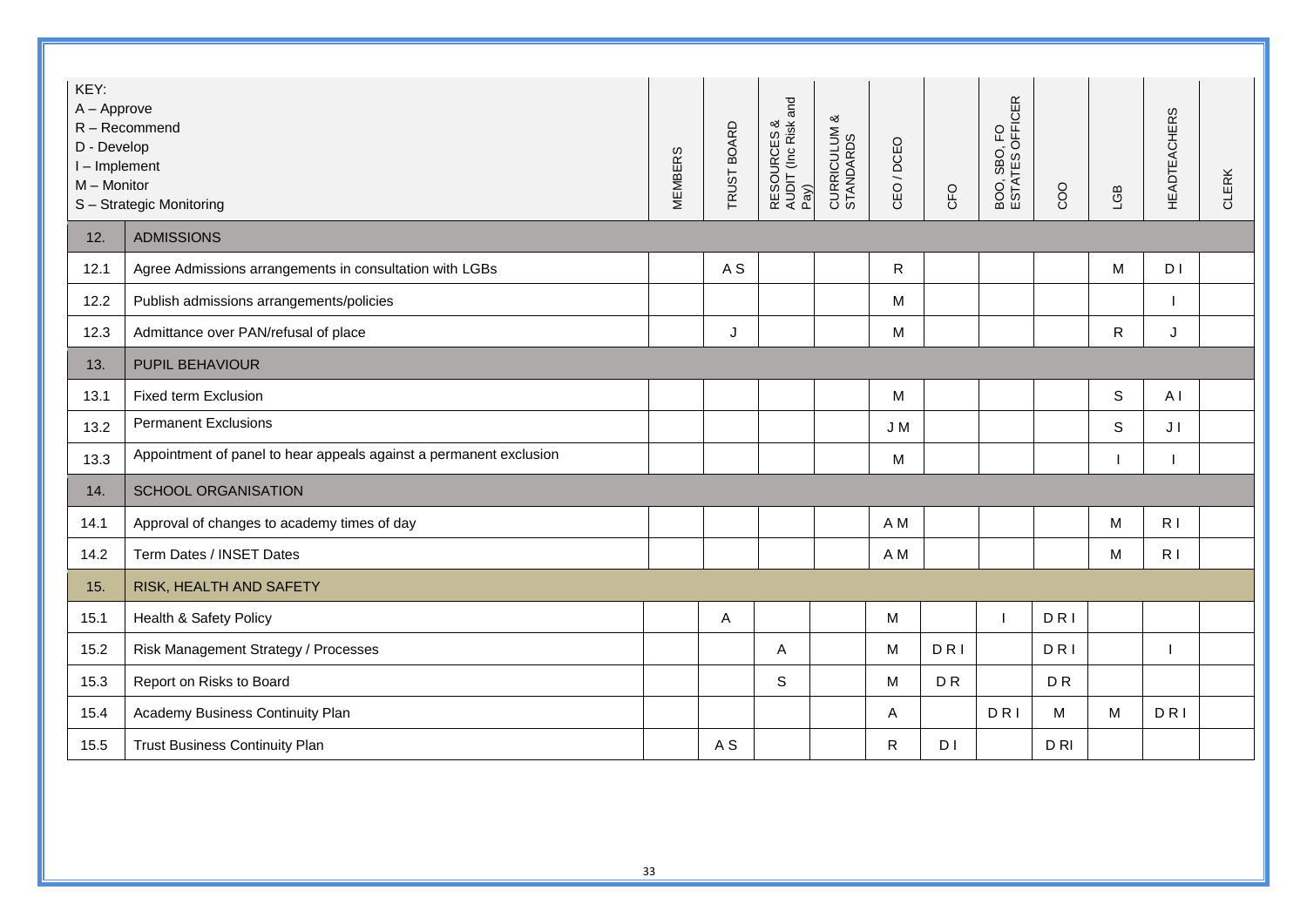| KEY:<br>$A - Approve$<br>D - Develop<br>I-Implement<br>M - Monitor | $R - Recommend$<br>S - Strategic Monitoring                                | <b>MEMBERS</b> | TRUST BOARD | and<br>RESOURCES &<br>AUDIT (Inc Risk a<br>Pay) | ∞<br>CURRICULUM &<br>STANDARDS | CEO / DCEO     | CFO | ), FO<br>OFFICER<br>BOO, SBO,<br>ESTATES C | COO | <b>GB</b> | <b>HEADTEACHERS</b> | <b>CLERK</b> |
|--------------------------------------------------------------------|----------------------------------------------------------------------------|----------------|-------------|-------------------------------------------------|--------------------------------|----------------|-----|--------------------------------------------|-----|-----------|---------------------|--------------|
| 16.                                                                | PREMISES AND INSURANCE                                                     |                |             |                                                 |                                |                |     |                                            |     |           |                     |              |
| 16.1                                                               | Statutory compliance testing                                               |                |             | S                                               |                                |                |     | <b>DRI</b>                                 | M   |           |                     |              |
| 16.2                                                               | Fire risk assessment and Asbestos risk assessment                          |                |             | S                                               |                                |                |     | DRI                                        | M   |           |                     |              |
| 16.3                                                               | Action plans in relation to safety of sites including buildings conditions |                |             | S                                               |                                |                |     | <b>DRI</b>                                 | M   |           |                     |              |
| 16.4                                                               | Trust Premises & Capital Strategies                                        |                | A           |                                                 |                                | M              | DRI |                                            | DRI |           |                     |              |
| 16.5                                                               | Source Trust insurance including RPA, minibus and staff absence            |                |             |                                                 |                                |                |     |                                            |     |           |                     |              |
| 16.6                                                               | <b>Insurance Claims</b>                                                    |                |             | M                                               |                                |                |     |                                            |     |           |                     |              |
| 16.7                                                               | H & S Incidents                                                            |                |             | S                                               |                                |                |     | R <sub>1</sub>                             | M   |           | R <sub>1</sub>      |              |
| 17.                                                                | <b>SAFEGUARDING</b>                                                        |                |             |                                                 |                                |                |     |                                            |     |           |                     |              |
| 17.1                                                               | Safeguarding audits                                                        |                |             |                                                 | S                              | D <sub>R</sub> |     |                                            |     | M         |                     |              |
| 17.2                                                               | Implementation of actions from Safeguarding audits                         |                |             |                                                 | S                              | M              |     |                                            |     | м         |                     |              |
| 17.3                                                               | Safeguarding training for all staff                                        |                |             |                                                 |                                | S <sub>1</sub> |     | M                                          |     | M         |                     |              |
| 17.4                                                               | Trustee Safeguarding training                                              |                | S           |                                                 |                                | M I            |     | M                                          |     |           |                     |              |
| 17.5                                                               | Governor Safeguarding training                                             |                |             |                                                 | S                              | M <sub>1</sub> |     | M                                          |     |           | M <sub>l</sub>      |              |
| 17.6                                                               | Reporting of Safeguarding/CP concerns                                      |                | S           |                                                 |                                | M              |     |                                            |     | M         | <b>RIM</b>          |              |
| 17.7                                                               | <b>LADO Referrals</b>                                                      |                | S           |                                                 |                                | M              |     |                                            |     | м         | RIM                 |              |